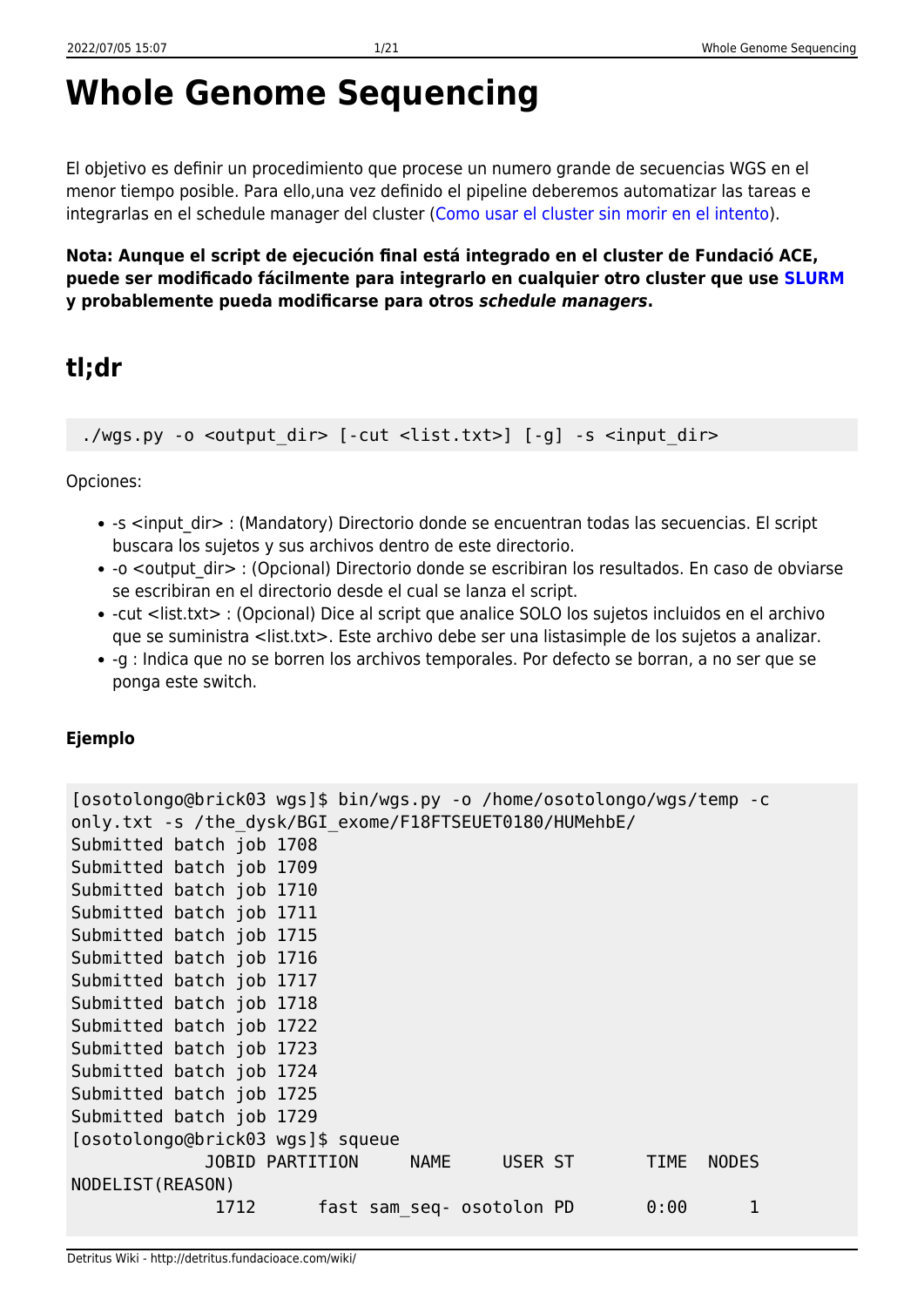| (Dependency) |      |      |                           |                     |              |      |              |           |
|--------------|------|------|---------------------------|---------------------|--------------|------|--------------|-----------|
|              | 1713 |      | fast verify s osotolon PD |                     |              | 0:00 | $\mathbf 1$  |           |
| (Dependency) | 1714 |      | fast validate osotolon PD |                     |              | 0:00 | $\mathbf{1}$ |           |
| (Dependency) |      |      |                           |                     |              |      |              |           |
|              | 1719 |      | fast sam seq- osotolon PD |                     |              | 0:00 | $\mathbf 1$  |           |
| (Dependency) |      |      |                           |                     |              |      |              |           |
|              | 1720 |      | fast verify s osotolon PD |                     |              | 0:00 | $\mathbf 1$  |           |
| (Dependency) |      |      |                           |                     |              |      |              |           |
| (Dependency) | 1721 |      | fast validate osotolon PD |                     |              | 0:00 | $\mathbf 1$  |           |
|              | 1726 |      | fast sam seq- osotolon PD |                     |              | 0:00 | $\mathbf 1$  |           |
| (Dependency) |      |      |                           |                     |              |      |              |           |
|              | 1727 |      | fast verify s osotolon PD |                     |              | 0:00 | $1\,$        |           |
| (Dependency) |      |      |                           |                     |              |      |              |           |
|              | 1728 |      | fast validate osotolon PD |                     |              | 0:00 | $\mathbf{1}$ |           |
| (Dependency) |      |      |                           |                     |              |      |              |           |
|              | 1729 | fast |                           | wgs end osotolon PD |              | 0:00 | $1\,$        |           |
| (Dependency) | 1708 |      | fast sam seq- osotolon    |                     | $\mathsf{R}$ | 0:10 |              | 1 brick01 |
|              | 1709 |      | fast sam seq- osotolon    |                     | $\mathsf{R}$ | 0:10 |              | 1 brick01 |
|              | 1710 |      | fast sam seq- osotolon    |                     | $\mathsf{R}$ | 0:10 |              | 1 brick01 |
|              | 1711 |      | fast sam seq- osotolon    |                     | $\mathsf R$  | 0:10 |              | 1 brick01 |
|              | 1715 |      | fast sam seq- osotolon    |                     | ${\sf R}$    | 0:10 |              | 1 brick01 |
|              | 1716 |      | fast sam seq- osotolon    |                     | $\mathsf R$  | 0:07 |              | 1 brick01 |
|              | 1717 |      | fast sam seq- osotolon    |                     | $\mathsf{R}$ | 0:07 |              | 1 brick01 |
|              | 1718 |      | fast sam seq- osotolon    |                     | $\mathsf R$  | 0:07 |              | 1 brick01 |
|              | 1722 |      | fast sam seq- osotolon    |                     | $\mathsf R$  | 0:07 |              | 1 brick02 |
|              | 1723 |      | fast sam seq- osotolon    |                     | $\mathsf{R}$ | 0:07 |              | 1 brick02 |
|              | 1724 |      | fast sam seq- osotolon    |                     | $\mathsf R$  | 0:07 |              | 1 brick02 |
|              | 1725 |      | fast sam seq- osotolon    |                     | $\mathsf{R}$ | 0:07 |              | 1 brick02 |

## **Pipeline**

Primeramente hemos de definir el pipeline que se correra dentro del cluster. Aqui se ha de tener cuidado porque todas las herramientas y archivos han de ser accesibles desde cualquier nodo. En aras del siguiente paso podemos dividir el proceso en varios trozos. Tomemos por ejemplo el sujeto seq-5. Aqui los pasos son,

```
/nas/usr/local/bin/bwa mem -t 4 -R
"@RG\tID:V300016291_L01_549\tSM:seq5\tPL:BGI\tPI:380" -M
/the dysk/BGI exome/reference/Homo sapiens assembly38
/the_dysk/BGI_exome/F18FTSEUET0180/HUMehbE/seq-5/V300016291_L01_549_1.fq.gz
/the dysk/BGI exome/F18FTSEUET0180/HUMehbE/seq-5/V300016291 L01 549 2.fq.gz
> /the dysk/BGI exome/F18FTSEUET0180/WGS/seq-5/tmp/seq5 0.sam
```

```
/nas/usr/local/bin/bwa mem -t 4 -R
"@RG\tID:V300016291_L01_550\tSM:seq5\tPL:BGI\tPI:380" -M
/the_dysk/BGI_exome/reference/Homo_sapiens_assembly38
```
http://detritus.fundacioace.com/wiki/ Printed on 2022/07/05 15:07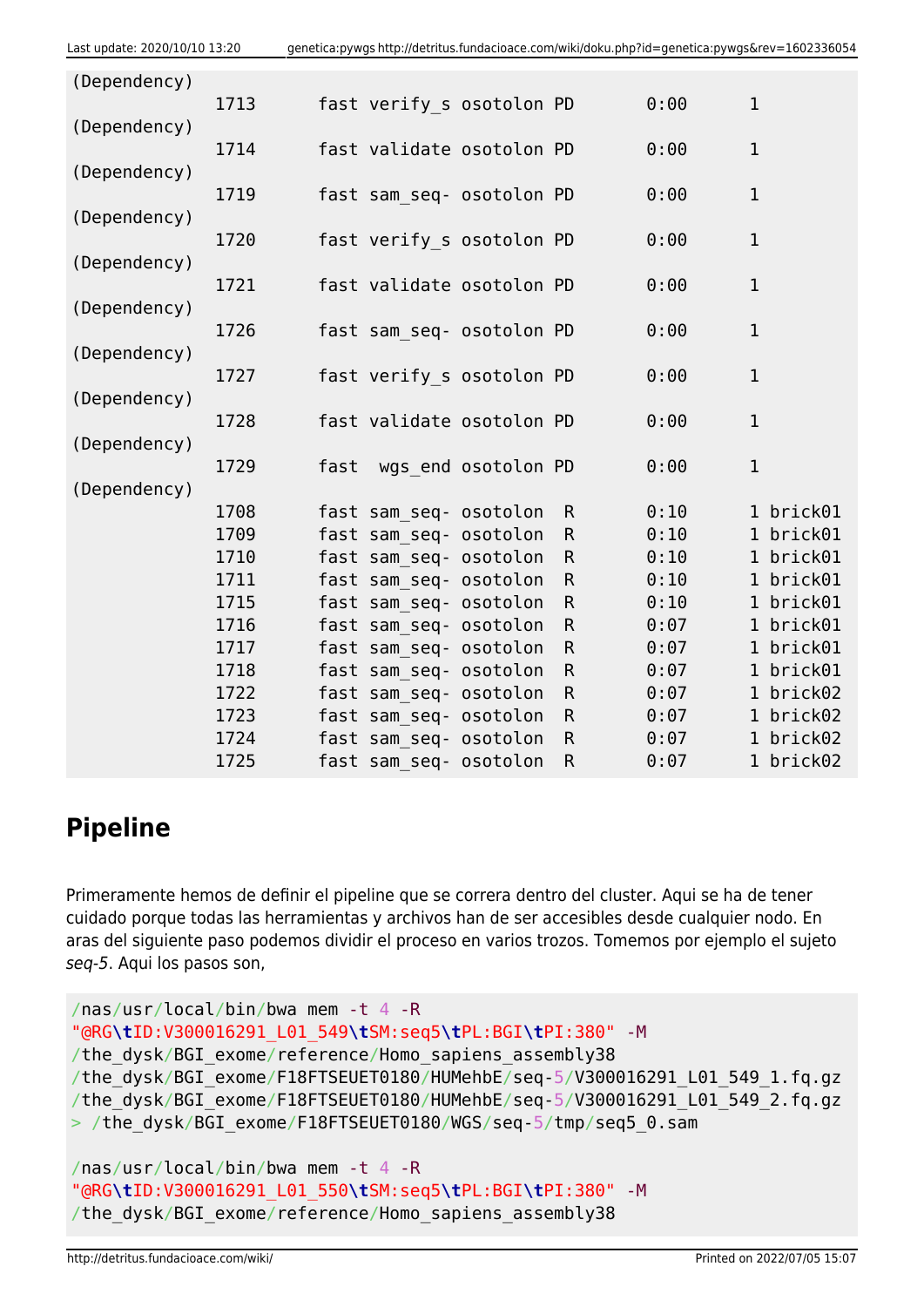| /the dysk/BGI exome/F18FTSEUET0180/HUMehbE/seq-5/V300016291 L01 550 1.fq.gz<br>/the_dysk/BGI_exome/F18FTSEUET0180/HUMehbE/seq-5/V300016291_L01_550_2.fq.gz<br>> /the_dysk/BGI_exome/F18FTSEUET0180/WGS/seq-5/tmp/seq5_1.sam                                                                                                                                                                                                                                                                                                                                                                                                                                                                                                                                                                                                |
|----------------------------------------------------------------------------------------------------------------------------------------------------------------------------------------------------------------------------------------------------------------------------------------------------------------------------------------------------------------------------------------------------------------------------------------------------------------------------------------------------------------------------------------------------------------------------------------------------------------------------------------------------------------------------------------------------------------------------------------------------------------------------------------------------------------------------|
| /nas/usr/local/bin/bwa mem -t 4 -R<br>/the dysk/BGI exome/reference/Homo sapiens assembly38<br>/the_dysk/BGI_exome/F18FTSEUET0180/HUMehbE/seq-5/V300016291_L01_551_1.fq.gz<br>/the_dysk/BGI_exome/F18FTSEUET0180/HUMehbE/seq-5/V300016291_L01_551_2.fq.gz<br>> /the_dysk/BGI_exome/F18FTSEUET0180/WGS/seq-5/tmp/seq5_2.sam                                                                                                                                                                                                                                                                                                                                                                                                                                                                                                 |
| /nas/usr/local/bin/bwa mem -t 4 -R<br>/the dysk/BGI exome/reference/Homo sapiens assembly38<br>/the_dysk/BGI_exome/F18FTSEUET0180/HUMehbE/seq-5/V300016291_L01_552_1.fq.gz<br>/the_dysk/BGI_exome/F18FTSEUET0180/HUMehbE/seq-5/V300016291_L01_552_2.fq.gz<br>> /the_dysk/BGI_exome/F18FTSEUET0180/WGS/seq-5/tmp/seq5_3.sam                                                                                                                                                                                                                                                                                                                                                                                                                                                                                                 |
| java -Djava.io.tmpdir=/nas/osotolongo/tmp/ -Xmx8g -jar<br>/nas/usr/local/bin/picard.jar MergeSamFiles<br>I=/the_dysk/BGI_exome/F18FTSEUET0180/WGS/seq-5/tmp/seq5_0.sam<br>I=/the dysk/BGI exome/F18FTSEUET0180/WGS/seq-5/tmp/seq5 1.sam<br>I=/the dysk/BGI exome/F18FTSEUET0180/WGS/seq-5/tmp/seq5 2.sam<br>I=/the dysk/BGI exome/F18FTSEUET0180/WGS/seq-5/tmp/seq5 3.sam<br>0=/the_dysk/BGI_exome/F18FTSEUET0180/WGS/seq-5/tmp/seq5.sam<br>java -Djava.io.tmpdir=/nas/osotolongo/tmp/ -Xmx8g -jar<br>/nas/usr/local/bin/picard.jar SortSam<br>I=/the dysk/BGI exome/F18FTSEUET0180/WGS/seq-5/tmp/seq5.sam<br>0=/the_dysk/BGI_exome/F18FTSEUET0180/WGS/seq-5/tmp/seq5_sorted.bam<br>SORT ORDER=coordinate<br>/nas/software/samtools/bin/samtools index<br>/the_dysk/BGI_exome/F18FTSEUET0180/WGS/seq-5/tmp/seq5_sorted.bam |
| /nas/usr/local/bin/verifyBamID --vcf<br>/the dysk/BGI exome/reference/hapmap 3.3.hg38.vcf.gz --bam<br>/the dysk/BGI exome/F18FTSEUET0180/WGS/seq-5/tmp/seq5 sorted.bam --chip-none<br>--maxDepth 1000 --precise --verbose --ignoreRG --out<br>/the dysk/BGI exome/F18FTSEUET0180/WGS/seq-5/results/seq5 verifybam $\&$ grep<br>-v "Skipping marker"                                                                                                                                                                                                                                                                                                                                                                                                                                                                        |
| $java$ -Djava.io.tmpdir=/nas/osotolongo/tmp/ -Xmx8g -jar<br>/nas/usr/local/bin/picard.jar ValidateSamFile IGNORE=MATE NOT FOUND<br>IGNORE=MISSING READ GROUP IGNORE=RECORD MISSING READ GROUP<br>I=/the dysk/BGI exome/F18FTSEUET0180/WGS/seq-5/tmp/seq5 sorted.bam<br>java -Djava.io.tmpdir=/nas/osotolongo/tmp/ -Xmx8g -jar<br>/nas/usr/local/bin/picard.jar MarkDuplicates<br>I=/the dysk/BGI exome/F18FTSEUET0180/WGS/seq-5/tmp/seq5 sorted.bam<br>0=/the dysk/BGI exome/F18FTSEUET0180/WGS/seq-5/tmp/seq5 GATKready.bam<br>METRICS FILE=/the dysk/BGI exome/F18FTSEUET0180/WGS/seq-5/tmp/seq5 metrics.t<br>xt QUIET=true MAX RECORDS IN RAM=2000000 ASSUME SORTED=TRUE<br>CREATE INDEX=TRUE                                                                                                                           |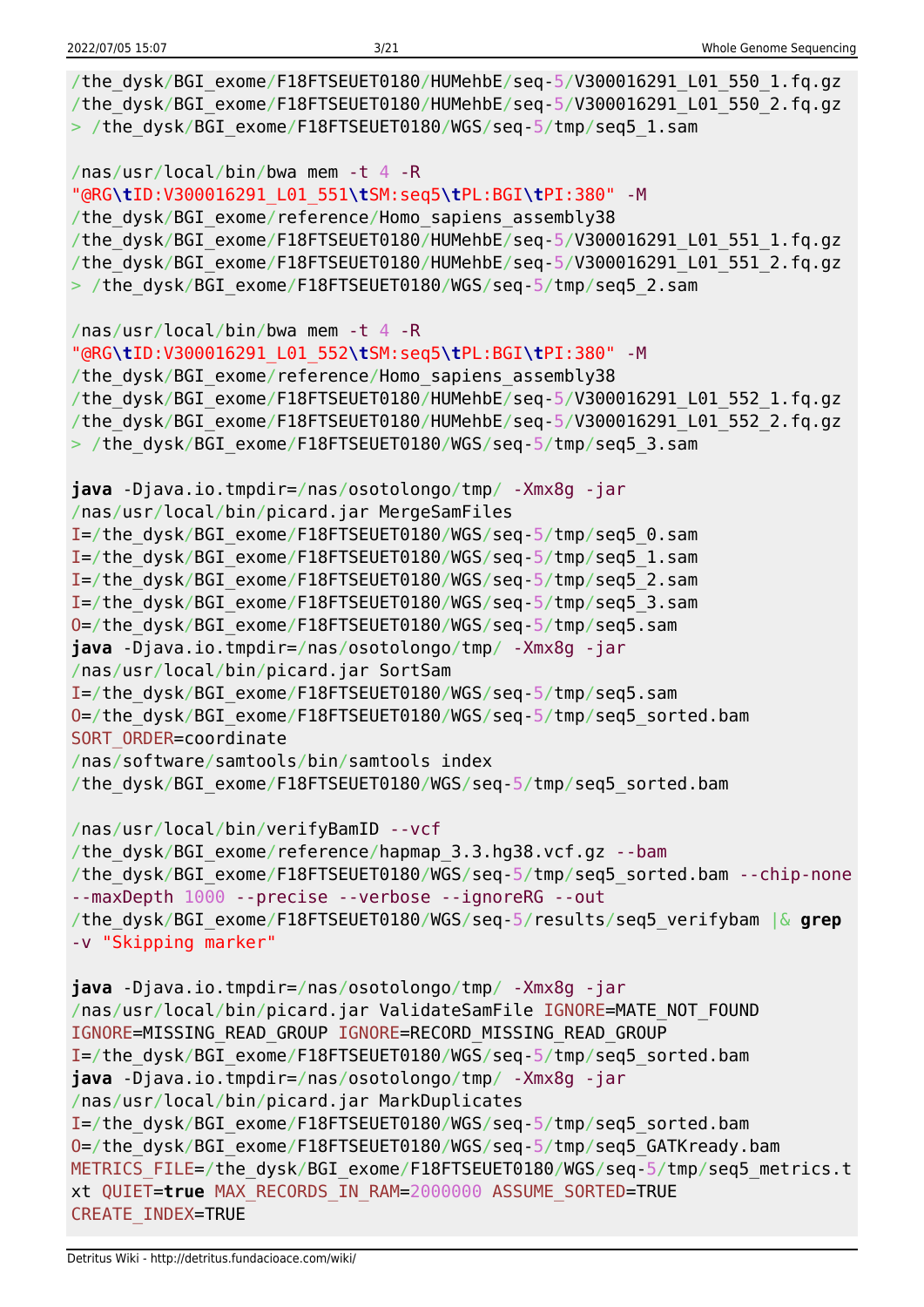**java** -jar /nas/usr/local/opt/gatk3/GenomeAnalysisTK.jar -T DepthOfCoverage - R /the dysk/BGI exome/reference/Homo\_sapiens\_assembly38.fasta -nt  $1$  -ct  $10$  ct 15 -ct 20 -ct 30 --omitDepthOutputAtEachBase --omitIntervalStatistics - omitLocusTable -L /the dysk/BGI exome/reference/MGI Exome Capture V5 bis2.bed -I /the dysk/BGI exome/F18FTSEUET0180/WGS/seq-5/tmp/seq5 GATKready.bam -o /the\_dysk/BGI\_exome/F18FTSEUET0180/WGS/seq-5/results/seq5\_exome\_coverage singularity run --cleanenv -B /nas:/nas -B /the\_dysk:/the\_dysk /usr/local/bin/gatk4.simg gatk --java-options "- DGATK STACKTRACE ON USER EXCEPTION=true -Xmx16G" BaseRecalibrator -I /the\_dysk/BGI\_exome/F18FTSEUET0180/WGS/seq-5/tmp/seq5\_GATKready.bam -R /the\_dysk/BGI\_exome/reference/Homo\_sapiens\_assembly38.fasta --known-sites /the\_dysk/BGI\_exome/reference/Mills\_and\_1000G\_gold\_standard.indels.hg38.vcf. gz --known-sites /the dysk/BGI exome/reference/dbsnp 146.hg38.vcf.gz -known-sites /the\_dysk/BGI\_exome/reference/1000G\_phase1.snps.high\_confidence.hg38.vcf.gz -O /the dysk/BGI exome/F18FTSEUET0180/WGS/seq-5/tmp/seq5 recal data.table1 singularity run --cleanenv -B /nas:/nas -B /the\_dysk:/the\_dysk /usr/local/bin/gatk4.simg gatk --java-options "- DGATK STACKTRACE ON USER EXCEPTION=true -Xmx16G" ApplyBQSR -R /the dysk/BGI exome/reference/Homo sapiens assembly38.fasta -I /the dysk/BGI exome/F18FTSEUET0180/WGS/seq-5/tmp/seq5 GATKready.bam -bqsrrecal-file /the\_dysk/BGI\_exome/F18FTSEUET0180/WGS/seq-5/tmp/seq5\_recal\_data.table1 -O /the\_dysk/BGI\_exome/F18FTSEUET0180/WGS/seq-5/results/seq5\_recal.bam singularity run --cleanenv -B /nas:/nas -B /the\_dysk:/the\_dysk /usr/local/bin/gatk4.simg gatk --java-options "- DGATK STACKTRACE ON USER EXCEPTION=true -Xmx16G" AnalyzeCovariates -bqsr /the dysk/BGI exome/F18FTSEUET0180/WGS/seq-5/tmp/seq5 recal data.table1 -plots /the\_dysk/BGI\_exome/F18FTSEUET0180/WGS/seq-5/results/seq5\_AnalyzeCovariates. pdf singularity run --cleanenv -B /nas:/nas -B /the\_dysk:/the\_dysk /usr/local/bin/gatk4.simg gatk --java-options "- DGATK STACKTRACE ON USER EXCEPTION=true -Xmx16G" BaseRecalibrator -I /the\_dysk/BGI\_exome/F18FTSEUET0180/WGS/seq-5/results/seq5\_recal.bam -R /the\_dysk/BGI\_exome/reference/Homo\_sapiens\_assembly38.fasta --known-sites /the dysk/BGI exome/reference/Mills and 1000G gold standard.indels.hg38.vcf. qz --known-sites /the dysk/BGI\_exome/reference/dbsnp\_146.hg38.vcf.gz -known-sites /the\_dysk/BGI\_exome/reference/1000G\_phase1.snps.high\_confidence.hg38.vcf.gz -O /the dysk/BGI exome/F18FTSEUET0180/WGS/seq-5/tmp/seq5\_recal\_data.table2 singularity run --cleanenv -B /nas:/nas -B /the\_dysk:/the\_dysk /usr/local/bin/gatk4.simg gatk --java-options "- DGATK STACKTRACE ON USER EXCEPTION=true -Xmx16G" AnalyzeCovariates -before /the dysk/BGI exome/F18FTSEUET0180/WGS/seq-5/tmp/seq5 recal data.table1 after /the dysk/BGI exome/F18FTSEUET0180/WGS/seq-5/tmp/seq5 recal data.table2 plots /the\_dysk/BGI\_exome/F18FTSEUET0180/WGS/seq-5/results/seq5\_beforeafter-plots.pdf singularity run --cleanenv -B /nas:/nas -B /the\_dysk:/the\_dysk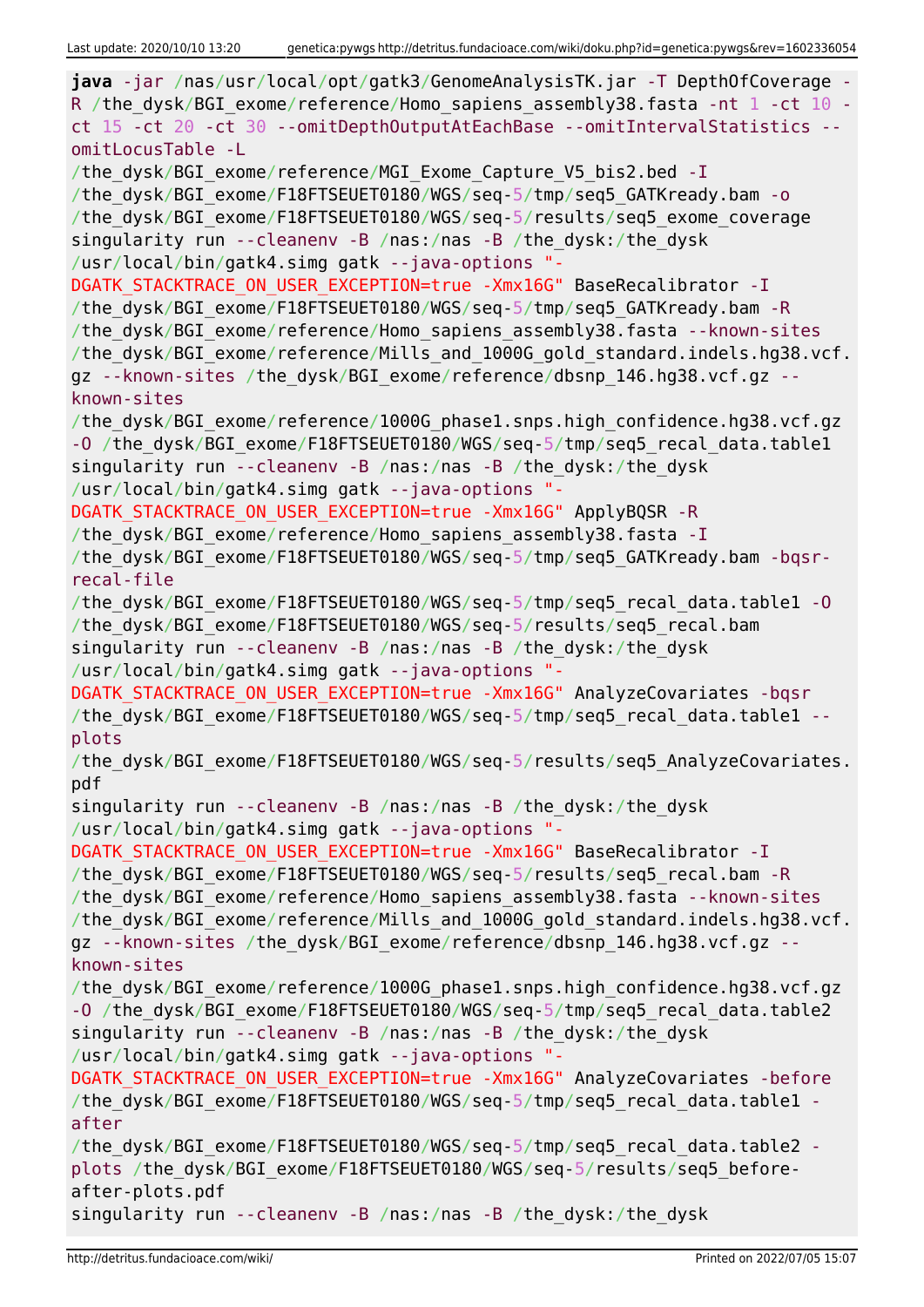```
/usr/local/bin/gatk4.simg gatk --java-options "-
DGATK STACKTRACE ON USER EXCEPTION=true -Xmx16G" HaplotypeCaller -R
/the dysk/BGI exome/reference/Homo sapiens assembly38.fasta -I
/the_dysk/BGI_exome/F18FTSEUET0180/WGS/seq-5/results/seq5_recal.bam -ERC
GVCF --dbsnp /the_dysk/BGI_exome/reference/dbsnp_146.hg38.vcf.gz -O
/the dysk/BGI exome/F18FTSEUET0180/WGS/seq-5/results/seq5 raw.snps.indels.g.
vcf.gz
singularity run --cleanenv -B /nas:/nas -B /the_dysk:/the_dysk
/usr/local/bin/gatk4.simg gatk --java-options "-
DGATK STACKTRACE ON USER EXCEPTION=true -Xmx16G -XX:+UseConcMarkSweepGC"
VariantEval -R /the dysk/BGI exome/reference/Homo sapiens assembly38.fasta -
L /the dysk/BGI exome/reference/MGI Exome Capture V5 bis2.bed -D
/the_dysk/BGI_exome/reference/dbsnp_146.hg38.vcf.gz -O
/the dysk/BGI exome/F18FTSEUET0180/WGS/seq-5/results/seq5 eval.gatkreport --
eval
/the_dysk/BGI_exome/F18FTSEUET0180/WGS/seq-5/results/seq5_raw.snps.indels.g.
vcf.gz
```
Este pipeline se ha dividido en varios bloques que dependen unos de otros. Los 4 primeros son independientes y se pueden correr en paralelo. El numero 5 depende de la terminacion de los 4 primeros. Los bloques 6 y 7 dependen del numero 5 pero pueden correrse independientemente.

## **Paralelizacion**

El montaje correcto del pipeline permite la paralelizacioen del procediemiento dentro de cada secuenciacion, pero ademas, debe paralelizarse el procedimientp total. Es decir, cadda sujeto debe correr en paralelo a los demas. Para ello basta crear un sistema de dependencias como el que se muestra en la figura.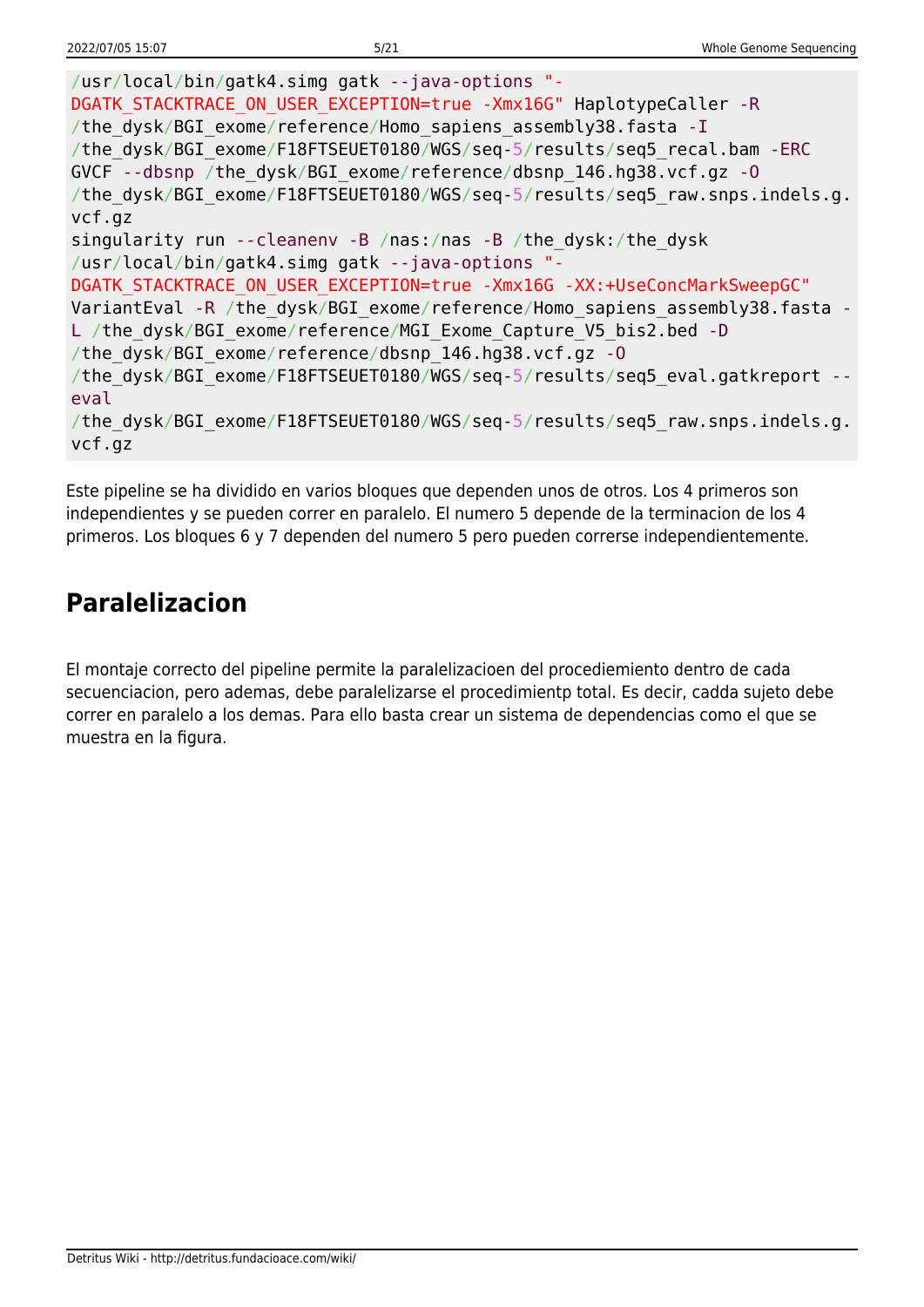

Entonces, una vez definido el pipeline, la secuencia de ejecucion de cada trozo y el modo de paralelizacion seria sencillo definir el flujo de ejecucion si supieramos que archivos iniciales debe cargar cada ejecucion inicial (los bwa).

## **Parsing**

Lo primero que ddebemos saber es que el directorio de input esta compuesto por una lista de subdirectorios cada uno perteneciente a un sujeto distinto.

```
[osotolongo@detritus HUMehbE]$ pwd
/the_dysk/BGI_exome/F18FTSEUET0180/HUMehbE
[osotolongo@detritus HUMehbE]$ ls
BGI Data List F18FTSEUET0180 filled.pdf md5sum.check
seq-1 seq-11 seq-13 seq-15 seq-17 seq-19 seq-20 seq-22 seq-24
seq-26 seq-28 seq-4 seq-6 seq-8
BGI Sequencing Analysis Report F18FTSEUET0180 HUMehbE.pdf md5sum.txt
seq-10 seq-12 seq-14 seq-16 seq-18 seq-2 seq-21 seq-23 seq-25
seq-27 seq-3 seq-5 seq-7 seq-9
```
Para cada sujeto hay una lista de ocho archivos que deben parearse segun el nombre de archivo.

[osotolongo@detritus HUMehbE]\$ ls seq-5/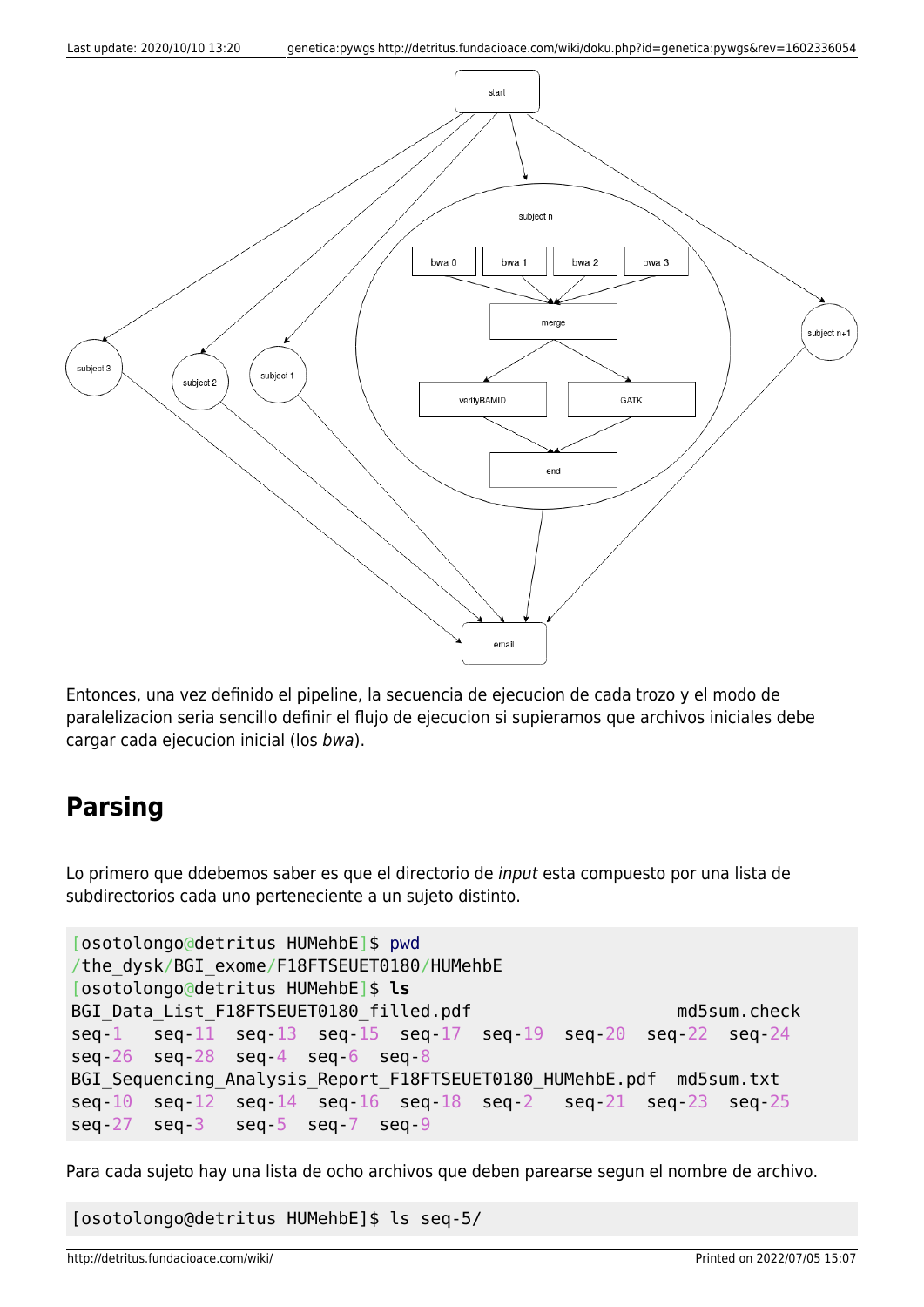| V300016291 L01 549 1.fg.gz  V300016291 L01 550 1.fg.gz |  |
|--------------------------------------------------------|--|
| V300016291 L01 551 1.fq.gz  V300016291 L01 552 1.fq.gz |  |
| V300016291 L01 549 2.fg.gz  V300016291 L01 550 2.fg.gz |  |
|                                                        |  |

En este ejemplo deben parearse,

- V300016291 L01 549 1.fq.gz y V300016291 L01 549 2.fq.gz
- V300016291 L01 550 1.fq.gz y V300016291 L01 550 2.fq.gz
- V300016291 L01 551 1.fq.gz y V300016291 L01 551 2.fq.gz
- V300016291\_L01\_552\_1.fq.gz y V300016291\_L01\_552\_2.fq.gz

asi que la estructura a seguir es bastante clara. No obstante a que los nombres de archivo varian entre sujetos, siguen la misma estructura.

[osotolongo@detritus HUMehbE]\$ ls seq-10 V300016281\_L01\_553\_1.fq.gz V300016281\_L01\_554\_1.fq.gz V300016281\_L01\_555\_1.fq.gz V300016281\_L01\_556\_1.fq.gz V300016281\_L01\_553\_2.fq.gz V300016281\_L01\_554\_2.fq.gz V300016281\_L01\_555\_2.fq.gz V300016281\_L01\_556\_2.fq.gz

Lo que voy hacer entonces es definir un hash donde se guarda la informacion relativa a cada sujeto (incluidos los patrones en los archivos originales) y a partir de ahi construir los scripts.

Veamos, primero leo el input dir

```
lpath = os.pathr<sub>obs</sub>, abspath(src dir)</sub>
dir cont = next(os.walk(src dir))[1]
```
luego, en dependencia de las opciones puedo reducir la lista o no,

```
if cfile and os.path.isfile(cfile):
 open(cfile, 'r')read().splitlines()dir cont = set(dir cont) - set(cuts)
```
y ahora lleno el hash de datos,

```
for pollo in dir cont:
  fq list = []fq files = next(os.walk(lpath+'/'+pollo))[2] for fq in fq_files:
     ids = re.search(r"^V(\d*?)\_L(\d*?)\_(\d*?)\_\d\.fq\.gz$", fq)
    fq name ='V'+ids.group(1)+' L'+ids.group(2)
    fq list.append(ids.group(3))
```
### **Programatic tree**

[Ya casi esta, ahora por cada sujeto guardado pueden definirse los primeros 4 procesos,](#page--1-0)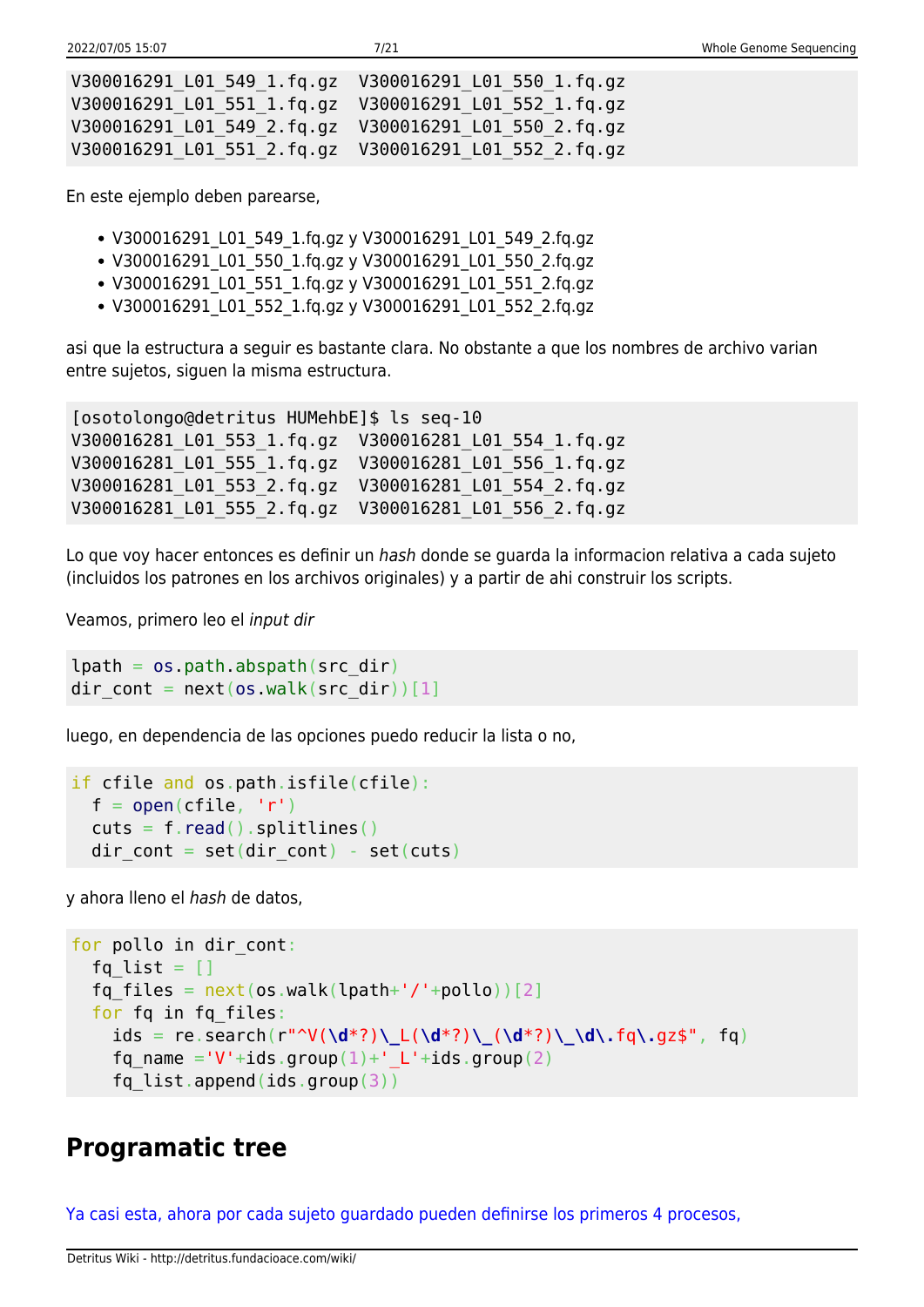```
for i in range(0, 4):
   fqid = fq list[2^*i] orderfile = outdir+'/bwa_'+pollo+'_'+str(i)+'.sh'
    ord_content = '#!/bin/bash\n'
    ord_content += '#SBATCH -J sam_'+pollo+'\n'
    ord_content += '#SBATCH --time=24:0:0\n'
    ord_content += '#SBATCH -o '+outdir+'/bwa_'+pollo+'-%j'+'\n'
    ord_content += '#SBATCH -c 8\n'
    ord_content += '#SBATCH --mem-per-cpu=4G\n'
    ord_content += '#SBATCH -p fast\n'
    ord_content += '#SBATCH --mail-type=FAIL,TIME_LIMIT,STAGE_OUT\n'
    ord_content += '#SBATCH --mail-user='+os.environ.get('USER')+'\n'
   ord content += bwa+' mem -t 4 -R
"@RG\tID:'+fq_name+'_'+fqid+'\tSM:'+pname+'\tPL:BGI\tPI:380" -M
'+ref_dir+'/Homo_sapiens_assembly38
'+src_dir+'/'+pollo+'/'+fq_name+'_'+fqid+'_1.fq.gz
'+src_dir+'/'+pollo+'/'+fq_name+'_'+fqid+'_2.fq.gz >
'+tmpdir+'/'+pname+_+str(i)+'.sam\n'
    osf = open(orderfile, 'w')
    osf.write(ord_content)
    osf.close()
    gsconv+= 'I='+tmpdir+'/'+pname+'_'+str(i)+'.sam '
    os.system('sbatch '+orderfile)
```
[El numero 5 se hace que dependa de estos 4,](#page--1-0)

```
orderfile = outdir+'/merge'+pollo+.sh' ord_content = '#!/bin/bash\n'
  ord_content += '#SBATCH -J sam_'+pollo+'\n'
   ord_content += '#SBATCH --time=24:0:0\n'
  ord_content += '#SBATCH -o '+outdir+'/merge_'+pollo+'-%j\n'
  ord_content += '#SBATCH -c 8\n'
  ord_content += '#SBATCH --mem-per-cpu=4G\n'
  ord_content += '#SBATCH -p fast\n'
  ord_content += '#SBATCH --mail-type=FAIL,TIME_LIMIT,STAGE_OUT\n'
  ord_content += '#SBATCH --mail-user='+os.environ.get('USER')+'\n'
   ord_content += picard+' MergeSamFiles '+gsconv+'
O='+tmpdir+'/'+pname+'.sam\n'
  ord content += picard+' SortSam I='+tmpdir+'/'+pname+'.sam
O='+tmpdir+'/'+pname+'_sorted.bam SORT_ORDER=coordinate\n'
  ord_content += samtools+' index '+tmpdir+'/'+pname+'_sorted.bam\n'
  osf = open(orderfile, 'w')
  osf.write(ord_content)
  osf.close()
  ujobid = subprocess.getoutput('sbatch --dependency=singleton --parsable
'+orderfile)
```
### [El 6 y el 7 dependen del 5,](#page--1-0)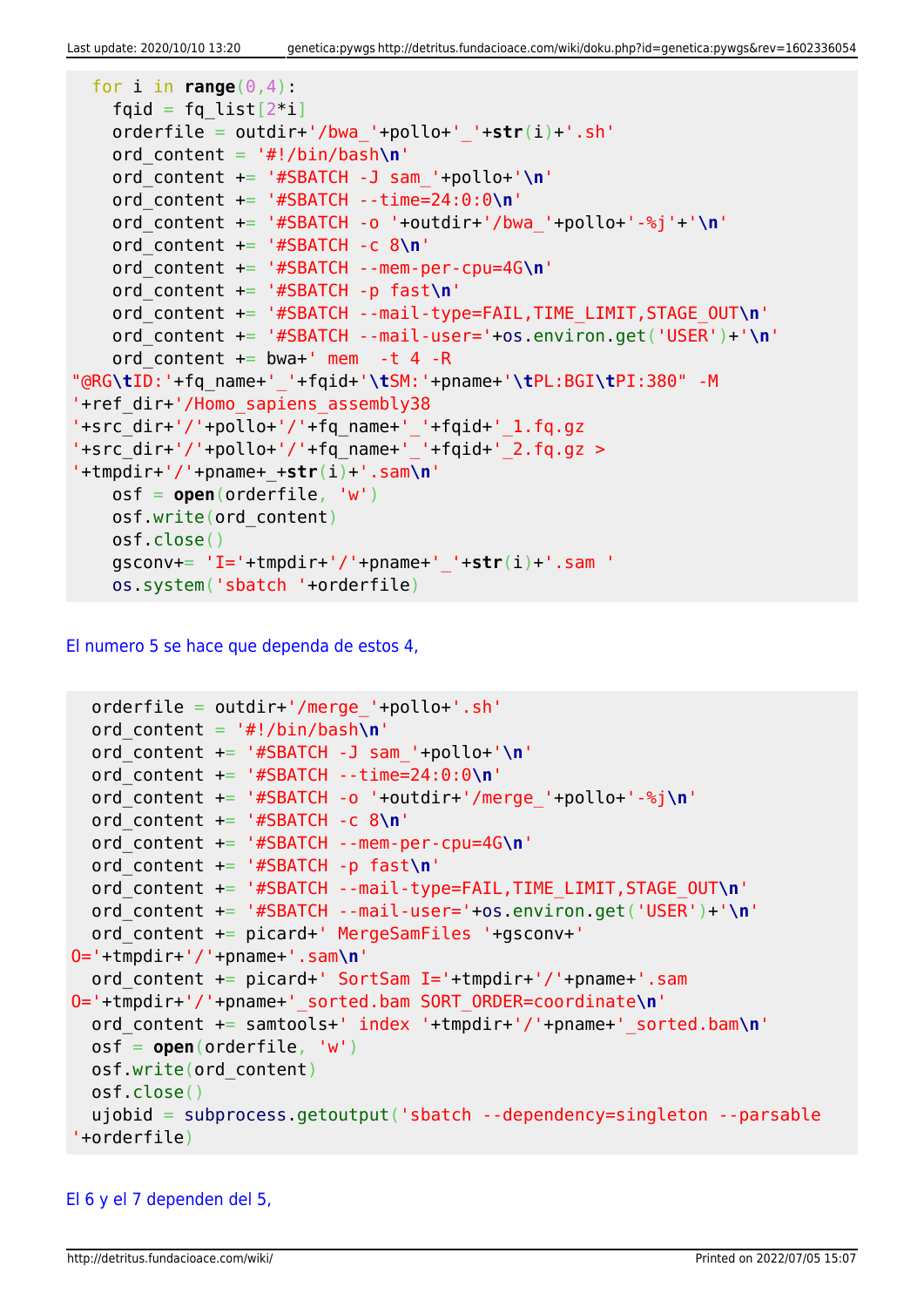```
 orderfile = outdir+'/verify_'+pollo+'.sh'
  ord_content = '#!/bin/bash\n'
   ord_content += '#SBATCH -J verify_'+pollo+'\n'
  ord_content += '#SBATCH --time=24:0:0\n'
  ord_content += '#SBATCH -o '+outdir+'/verify_'+pollo+'-%j\n'
   ord_content += '#SBATCH -c 8\n'
  ord_content += '#SBATCH --mem-per-cpu=4G\n'
  ord_content += '#SBATCH -p fast\n'
  ord_content += '#SBATCH --mail-type=FAIL,TIME_LIMIT,STAGE_OUT\n'
  ord_content += '#SBATCH --mail-user='+os.environ.get('USER')+'\n'
  ord content += verifybamib+' --vcf '+ref_dir+'/hapmap_3.3.hg38.vcf.gz --
bam '+tmpdir+'/'+pname+' sorted.bam --chip-none --maxDepth 1000 --precise --
verbose --ignoreRG --out '+resdir+'/'+pname+'_verifybam |& grep -v "Skipping
marker"\n'
  osf = open(orderfile, 'w')
  osf.write(ord_content)
  osf.close()
   jobid = subprocess.getoutput('sbatch --parsable --
dependency=afterok:'+ujobid+' '+orderfile)
   jobids.append(jobid)
  orderfile = outdir+'/validate_'+pollo+'.sh'
  ord_content = '#!/bin/bash\n'
  ord_content += '#SBATCH -J validate_'+pollo+'\n'
  ord_content += '#SBATCH --time=24:0:0\n'
  ord_content += '#SBATCH -o '+outdir+'/validate_'+pollo+'-%j\n'
  ord_content += '#SBATCH -c 8\n'
  ord_content += '#SBATCH --mem-per-cpu=4G\n'
   ord_content += '#SBATCH -p fast\n'
  ord_content += '#SBATCH --mail-type=FAIL,TIME_LIMIT,STAGE_OUT\n'
  ord_content += '#SBATCH --mail-user='+os.environ.get('USER')+'\n'
  ord content += picard+' ValidateSamFile IGNORE=MATE NOT FOUND
IGNORE=MISSING_READ_GROUP IGNORE=RECORD_MISSING_READ_GROUP
I='+tmpdir+'/'+pname+'_sorted.bam\n'
  ord content += picard+' MarkDuplicates I='+tmpdir+'/'+pname+' sorted.bam
O='+tmpdir+'/'+pname+'_GATKready.bam
METRICS_FILE='+resdir+'/'+pname+'_metrics.txt QUIET=true
MAX_RECORDS_IN_RAM=2000000 ASSUME_SORTED=TRUE CREATE_INDEX=TRUE\n'
   ord_content += gatk3+' -T DepthOfCoverage -R
'+ref_dir+'/Homo_sapiens_assembly38.fasta -nt 1 -ct 10 -ct 15 -ct 20 -ct 30
--omitDepthOutputAtEachBase --omitIntervalStatistics --omitLocusTable -L
'+ref_dir+'/MGI_Exome_Capture_V5_bis2.bed -I
'+tmpdir+'/'+pname+'_GATKready.bam -o '+resdir+'/'+pname+'_exome_coverage\n'
  ord content += gatk4+' BaseRecalibrator -I
'+tmpdir+'/'+pname+'_GATKready.bam -R
'+ref_dir+'/Homo_sapiens_assembly38.fasta --known-sites
'+ref_dir+'/Mills_and_1000G_gold_standard.indels.hg38.vcf.gz --known-sites
'+ref_dir+'/dbsnp_146.hg38.vcf.gz --known-sites
'+ref_dir+'/1000G_phase1.snps.high_confidence.hg38.vcf.gz -O
'+resdir+'/'+pname'_recal_data.table1\n'
  ord content += gatk4+' ApplyBQSR -R
```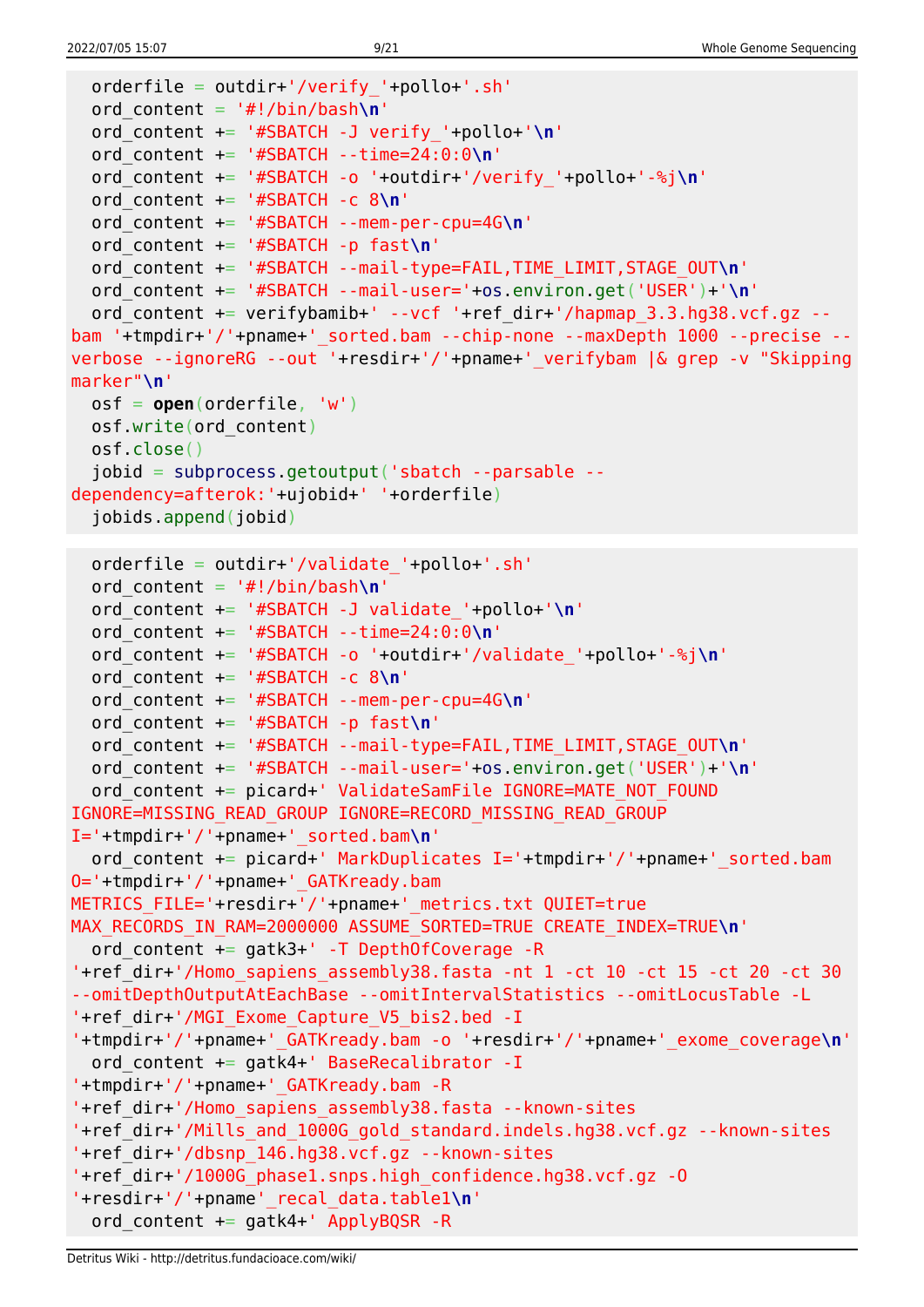```
'+ref_dir+'/Homo_sapiens_assembly38.fasta -I
'+tmpdir+'/'+pname+'_GATKready.bam -bqsr-recal-file
'+resdir+'/'+pname+'_recal_data.table1 -O '+resdir+'/'+pname+'_recal.bam\n'
   ord_content += gatk4+' AnalyzeCovariates -bqsr
'+resdir+'/'+pname+'_recal_data.table1 --plots
'+resdir+'/'+pname+'_AnalyzeCovariates.pdf\n'
  ord content += gatk4+' BaseRecalibrator -I '+resdir+'/'+pname+' recal.bam
-R '+ref dir+'/Homo sapiens assembly38.fasta --known-sites
'+ref_dir+'/Mills_and_1000G_gold_standard.indels.hg38.vcf.gz --known-sites
'+ref_dir+'/dbsnp_146.hg38.vcf.gz --known-sites
'+ref_dir+'/1000G_phase1.snps.high_confidence.hg38.vcf.gz -O
'+resdir+'/'+pname+'_recal_data.table2\n'
  ord_content += gatk4+' AnalyzeCovariates -before
'+resdir+'/'+pname+'_recal_data.table1 -after
'+resdir+'/'+pname+'_recal_data.table2 -plots '+resdir+'/'+pname+'_before-
after-plots.pdf\n'
  ord content += gatk4+' HaplotypeCaller -R
'+ref_dir+'/Homo_sapiens_assembly38.fasta -I '+resdir+'/'+pname+' recal.bam
-ERC GVCF --dbsnp '+ref_dir+'/dbsnp_146.hg38.vcf.gz -O
'+resdir+'/'+pname+'_raw.snps.indels.g.vcf.gz\n'
  ord content += gatk4 l+' VariantEval -R
'+ref_dir+'/Homo_sapiens_assembly38.fasta -L
'+ref_dir+'/MGI_Exome_Capture_V5_bis2.bed -D
'+ref_dir+'/dbsnp_146.hg38.vcf.gz -O '+resdir+'/'+pname+'_eval.gatkreport --
eval '+resdir+'/'+pname+'_raw.snps.indels.g.vcf.gz\n'
  osf = open(orderfile, 'w')
  osf.write(ord_content)
  osf.close()
   jobid = subprocess.getoutput('sbatch --parsable --
dependency=afterok:'+ujobid+' '+orderfile)
   jobids.append(jobid)
```
[y por ultimo, hay un proceso que depende de que terminen todos los demas \(TODOS\) y lo que hace](#page--1-0) [es limpiar los archivos temporales y enviar un email de finalizacion,](#page--1-0)

```
orderfile = outdir+'/wgs end.sh'
ord_content = '#!/bin/bash\n'
ord_content += '#SBATCH -J wgs_end\n'
ord_content += '#SBATCH -o '+outdir+'/wgs_end-%j\n'
ord_content += '#SBATCH --mail-type=END\n'
ord_content += '#SBATCH --mail-user='+os.environ.get('USER')+'\n'
if(debug):
  ord_content += 'rm -rf '+wdir+'/*/tmp\n'
else:
  ord_content += ':\n'
osf = open(orderfile, 'w')
osf.write(ord_content)
osf.close()
sjobs = ','.join(map(str,jobids))
```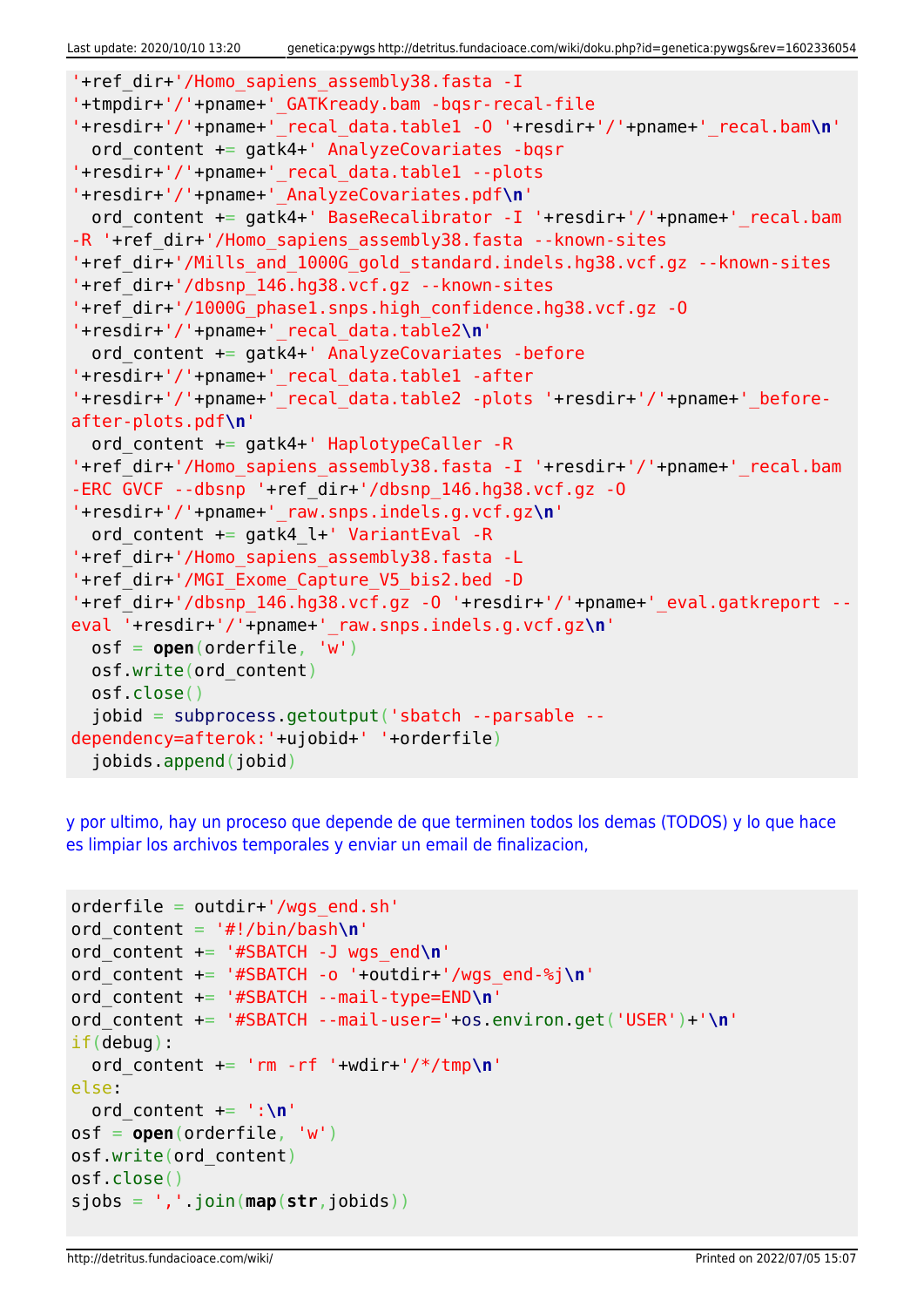os.system('sbatch --depend=afterok:'+sjobs+' '+orderfile)

#### [La magia completa aqui, en menos de 200 lineas](#page--1-0)

#### [wgs.py](http://detritus.fundacioace.com/wiki/doku.php?do=export_code&id=genetica:pywgs&codeblock=14)

*#!/usr/bin/python3* "" "" "" Copyright 2020 O. Sotolongo <asqwerty@gmail.com> This program is free software; you can redistribute it and/or modify it under the terms of the GNU General Public License as published by the Free Software Foundation; either version 2 of the License, or (at your option) any later version. This program is distributed in the hope that it will be useful, but WITHOUT ANY WARRANTY; without even the implied warranty of MERCHANTABILITY or FITNESS FOR A PARTICULAR PURPOSE. See the GNU General Public License for more details. "" "" "" import sys import os import getopt import re  $"$ ""  $"$ Rellenar aqui los paths del sistema  $^{\mathrm{m}}$  "" ref  $dir = '/the dysk/BGI$  exome/reference' bwa = '/nas/usr/local/bin/bwa' picard = 'java -Djava.io.tmpdir=/nas/'+os.environ.get('USER')+'/tmp/ - Xmx8g -jar /nas/usr/local/bin/picard.jar' samtools = '/nas/software/samtools/bin/samtools' verifybamib = '/nas/usr/local/bin/verifyBamID' gatk3 = 'java -jar /nas/usr/local/opt/gatk3/GenomeAnalysisTK.jar' gatk4 = 'singularity run --cleanenv -B /nas:/nas -B /the\_dysk:/the\_dysk /usr/local/bin/gatk4.simg gatk --java-options "- DGATK STACKTRACE ON USER EXCEPTION=true -Xmx16G"' gatk4\_l = 'singularity run --cleanenv -B /nas:/nas -B /the\_dysk:/the\_dysk /usr/local/bin/gatk4.simg gatk --java-options "- DGATK STACKTRACE\_ON\_USER\_EXCEPTION=true -Xmx16G -XX:+UseConcMarkSweepGC"' "" "" "" No tocar nada debajo de esto si no sabes lo que estas haciendo  $"''$  """ *# Get CLI inputs*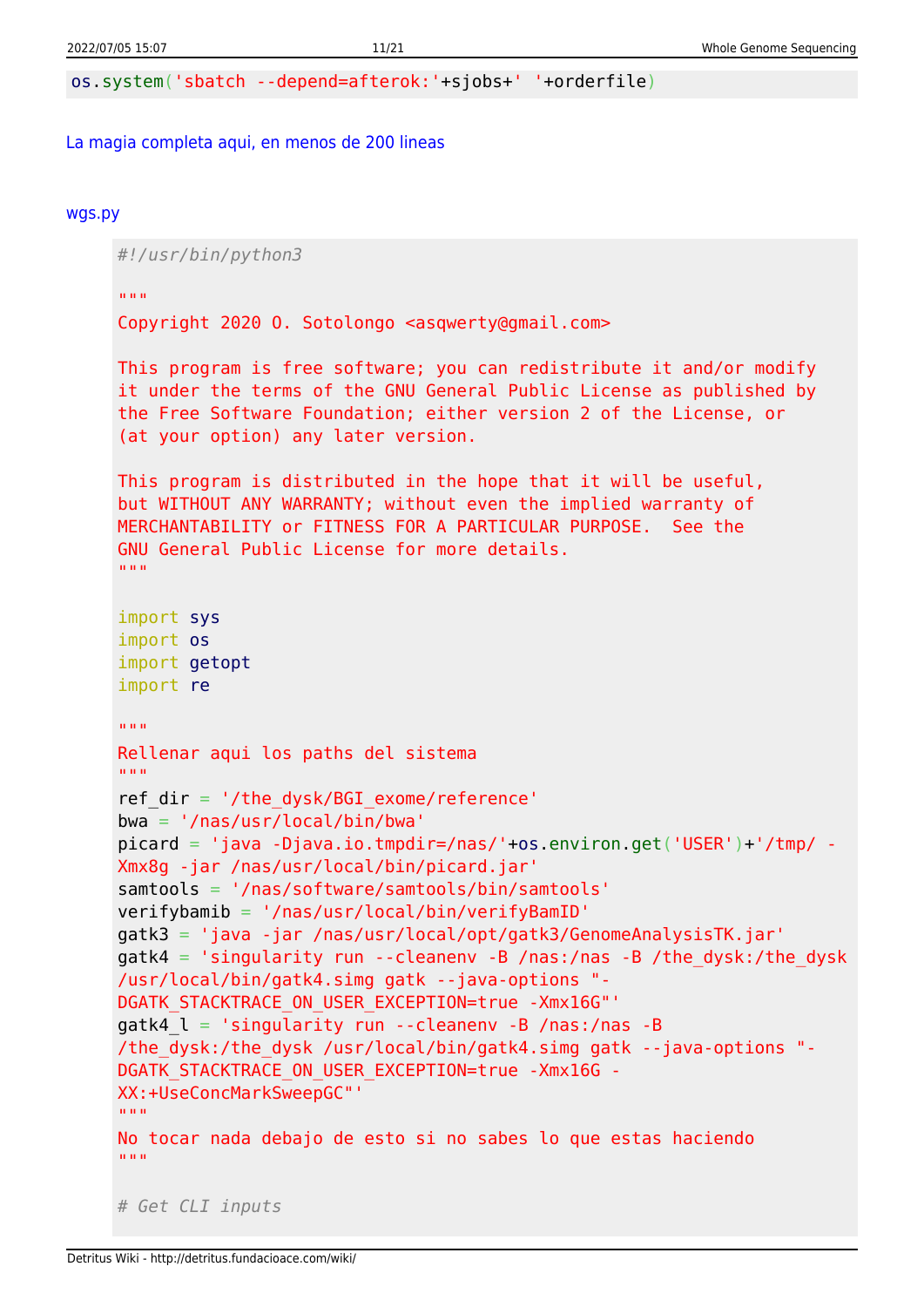```
short \text{aras} = 'c:o:as:'long_{\text{args}} = [\text{'cut='}, 'output='', 'debug', 'source='}]debuq = 0cfile=''
outdatadir=''
try:
  args, values = getopt.getopt(sys.argv[1:], short args, long args)
except getopt.error as err:
   print(str(err))
   sys.exit(2)
for a,v in args:
   if a in ('--cut', '-c'):
    cfile = velif a in ('--output'. ' - o'):
    outdatadir = v elif a in ('--debug', '-g'):
    debuq = 1 elif a in ('--source', '-s'):
    src dir = vlpath = os.pathrabspath(src dir)dir cont = next(os.walk(src dir))[1]
if cfile and os.path.isfile(cfile):
  f = open(cfile, 'r')cuts = f.read().splitlines()dir cont = set(dir \text{ cont}) - set(cuts)# Creo el entorno de ejecucion
tmp shit = '/nas/'+os.environ.get('USER')+'/tmp/'if not os.path.isdir(tmp_shit): os.mkdir(tmp_shit)
if outdatadir:
  os.mkdir(outdatadir)
 wdir = outdatadirelse:
 wdir = os.environ.get('PWD')outdir = wdir+'/slurm'if not os.path.isdir(outdir): os.mkdir(outdir)
fg = \{\}for pollo in dir cont:
  fq list = []
  fq files = next(os.walk(lpath+'/'+pollo))[2] for fq in fq_files:
     ids = re.search(r"^V(\d*?)\_L(\d*?)\_(\d*?)\_\d\.fq\.gz$", fq)
    fq name ='V'+ids.group(1)+' L'+ids.group(2)
    fq list.append(ids.group(3))
  udir = wdir+'/'+pollo if not os.path.isdir(udir): os.mkdir(udir)
  tmpdir = udir+'/tmp'
```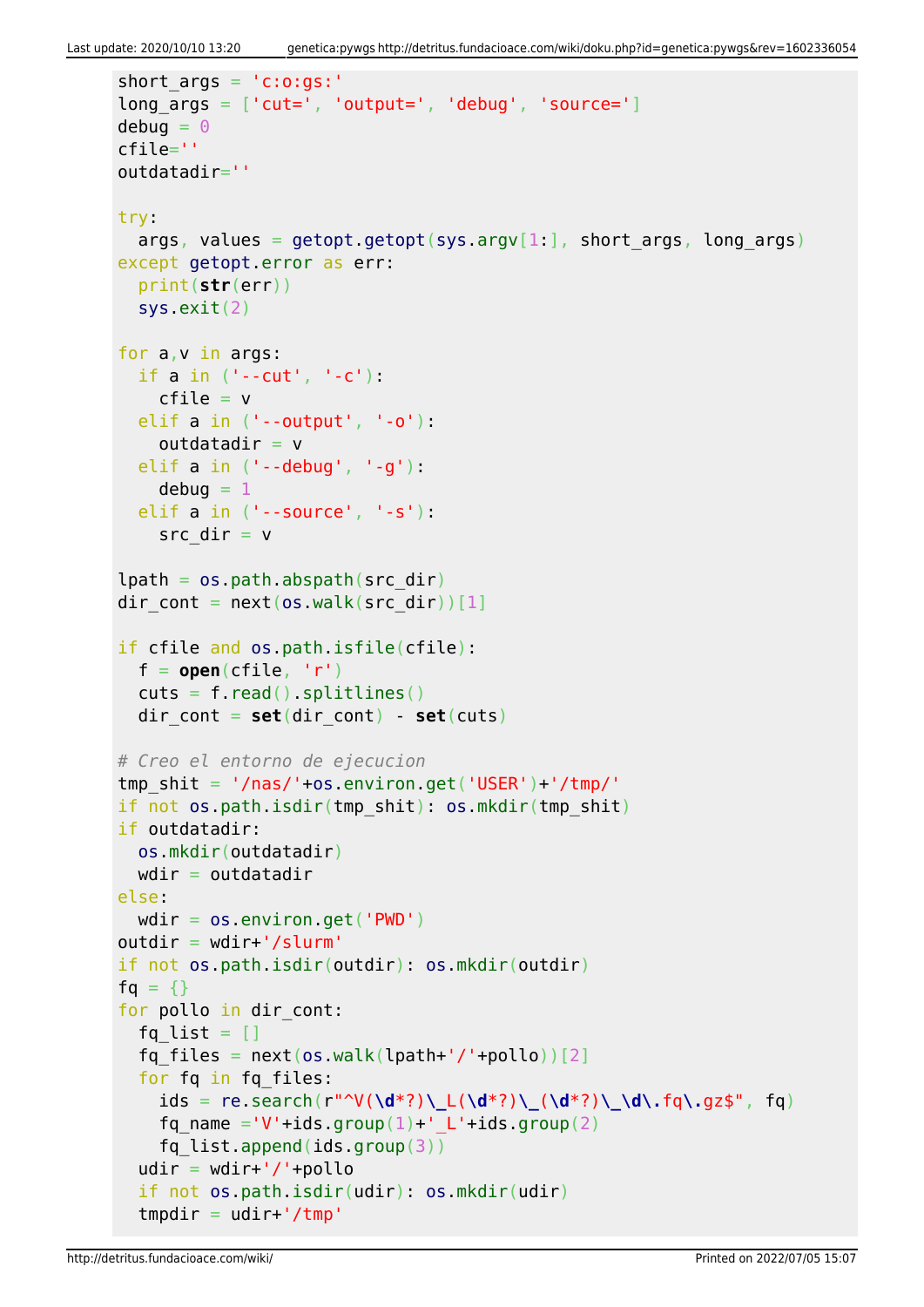```
 if not os.path.isdir(tmpdir): os.mkdir(tmpdir)
   resdir = udir+'/results'
   if not os.path.isdir(resdir): os.mkdir(resdir)
  jobids = []qsconv =<sup>''</sup>
  pname = re.sub('--', ''', poollo)for i in range(0, 4):
    fqid = fq list[2^*i] orderfile = outdir+'/bwa_'+pollo+'_'+str(i)+'.sh'
     ord_content = '#!/bin/bash\n'
     ord_content += '#SBATCH -J sam_'+pollo+'\n'
     ord_content += '#SBATCH --time=24:0:0\n'
     ord_content += '#SBATCH -o '+outdir+'/bwa_'+pollo+'-%j'+'\n'
     ord_content += '#SBATCH -c 8\n'
     ord_content += '#SBATCH --mem-per-cpu=4G\n'
     ord_content += '#SBATCH -p fast\n'
     ord_content += '#SBATCH --mail-type=FAIL,TIME_LIMIT,STAGE_OUT\n'
     ord_content += '#SBATCH --mail-user='+os.environ.get('USER')+'\n'
    ord content += bwa+' mem -t 4 -R
"@RG\tID:'+fq_name+'_'+fqid+'\tSM:'+pname+'\tPL:BGI\tPI:380" -M
'+ref_dir+'/Homo_sapiens_assembly38
'+src_dir+'/'+pollo+'/'+fq_name+'_'+fqid+'_1.fq.gz
'+src dir+'/'+pollo+'/'+fq name+' '+fqid+' 2.fq.gz >
'+tmpdir+'/'+pname+_+str(i)+'.sam\n'
     osf = open(orderfile, 'w')
     osf.write(ord_content)
     osf.close()
     gsconv+= 'I='+tmpdir+'/'+pname+'_'+str(i)+'.sam '
     os.system('sbatch '+orderfile)
   orderfile = outdir+'/merge_'+pollo+'.sh'
   ord_content = '#!/bin/bash\n'
   ord_content += '#SBATCH -J sam_'+pollo+'\n'
   ord_content += '#SBATCH --time=24:0:0\n'
   ord_content += '#SBATCH -o '+outdir+'/merge_'+pollo+'-%j\n'
   ord_content += '#SBATCH -c 8\n'
   ord_content += '#SBATCH --mem-per-cpu=4G\n'
   ord_content += '#SBATCH -p fast\n'
   ord_content += '#SBATCH --mail-type=FAIL,TIME_LIMIT,STAGE_OUT\n'
   ord_content += '#SBATCH --mail-user='+os.environ.get('USER')+'\n'
   ord_content += picard+' MergeSamFiles '+gsconv+'
O='+tmpdir+'/'+pname+'.sam\n'
   ord_content += picard+' SortSam I='+tmpdir+'/'+pname+'.sam
O='+tmpdir+'/'+pname+'_sorted.bam SORT_ORDER=coordinate\n'
   ord_content += samtools+' index '+tmpdir+'/'+pname+'_sorted.bam\n'
   osf = open(orderfile, 'w')
   osf.write(ord_content)
   osf.close()
   ujobid = subprocess.getoutput('sbatch --dependency=singleton --
parsable '+orderfile)
   orderfile = outdir+'/verify_'+pollo+'.sh'
   ord_content = '#!/bin/bash\n'
```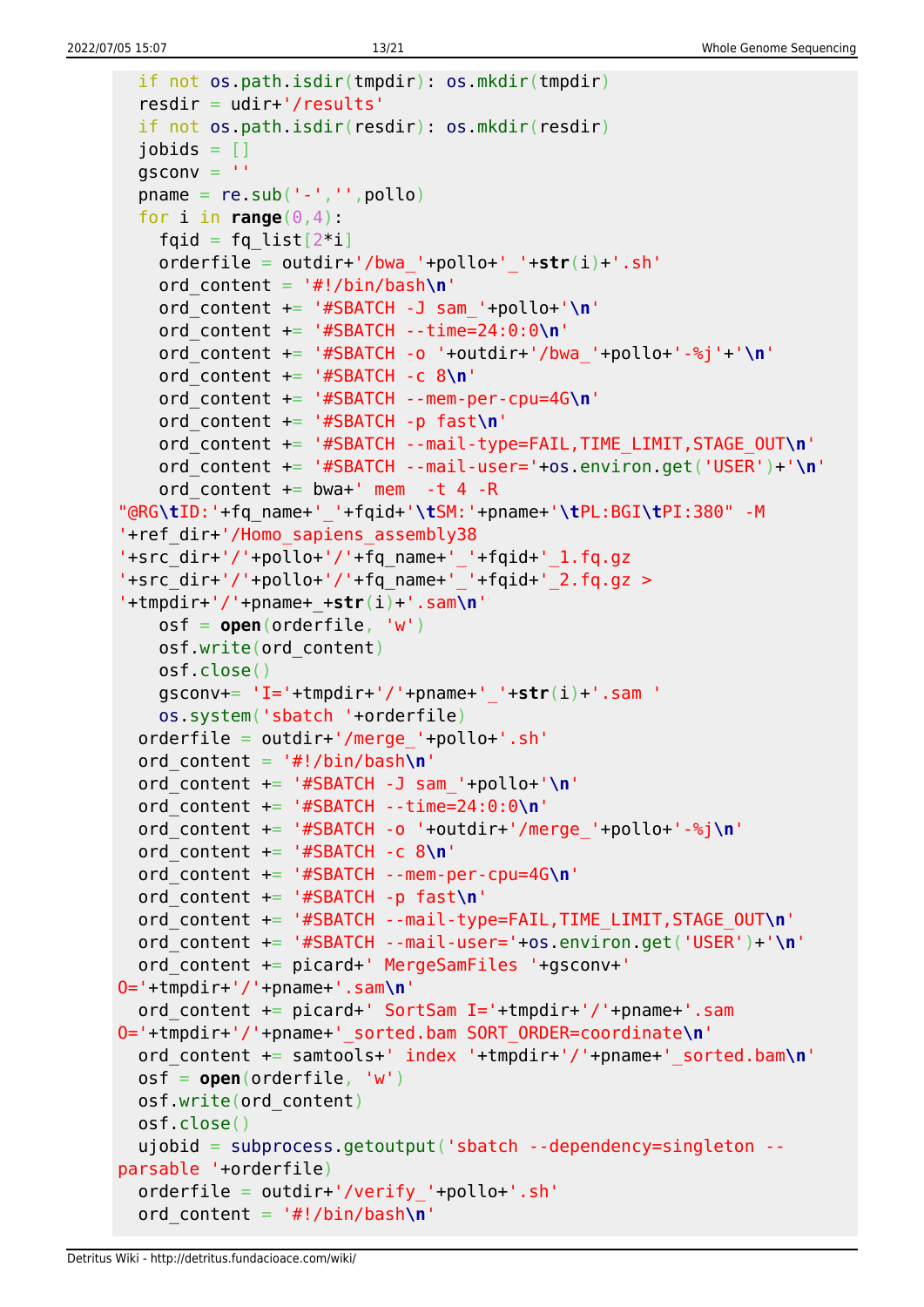```
 ord_content += '#SBATCH -J verify_'+pollo+'\n'
   ord_content += '#SBATCH --time=24:0:0\n'
   ord_content += '#SBATCH -o '+outdir+'/verify_'+pollo+'-%j\n'
   ord_content += '#SBATCH -c 8\n'
   ord_content += '#SBATCH --mem-per-cpu=4G\n'
   ord_content += '#SBATCH -p fast\n'
   ord_content += '#SBATCH --mail-type=FAIL,TIME_LIMIT,STAGE_OUT\n'
   ord_content += '#SBATCH --mail-user='+os.environ.get('USER')+'\n'
  ord content += verifybamib+' --vcf '+ref dir+'/hapmap 3.3.hg38.vcf.gz
--bam '+tmpdir+'/'+pname+' sorted.bam --chip-none --maxDepth 1000 --
precise --verbose --ignoreRG --out '+resdir+'/'+pname+'_verifybam |&
grep -v "Skipping marker"\n'
   osf = open(orderfile, 'w')
   osf.write(ord_content)
   osf.close()
   jobid = subprocess.getoutput('sbatch --parsable --
dependency=afterok:'+ujobid+' '+orderfile)
   jobids.append(jobid)
   orderfile = outdir+'/validate_'+pollo+'.sh'
  ord content = '#!/bin/bash\n' ord_content += '#SBATCH -J validate_'+pollo+'\n'
   ord_content += '#SBATCH --time=24:0:0\n'
   ord_content += '#SBATCH -o '+outdir+'/validate_'+pollo+'-%j\n'
   ord_content += '#SBATCH -c 8\n'
   ord_content += '#SBATCH --mem-per-cpu=4G\n'
   ord_content += '#SBATCH -p fast\n'
   ord_content += '#SBATCH --mail-type=FAIL,TIME_LIMIT,STAGE_OUT\n'
   ord_content += '#SBATCH --mail-user='+os.environ.get('USER')+'\n'
  ord content += picard+' ValidateSamFile IGNORE=MATE NOT FOUND
IGNORE=MISSING_READ_GROUP IGNORE=RECORD_MISSING_READ_GROUP
I='+tmpdir+'/'+pname+'_sorted.bam\n'
   ord_content += picard+' MarkDuplicates
I='+tmpdir+'/'+pname+'_sorted.bam O='+tmpdir+'/'+pname+'_GATKready.bam
METRICS FILE='+resdir+'/'+pname+' metrics.txt QUIET=true
MAX RECORDS IN RAM=2000000 ASSUME SORTED=TRUE CREATE INDEX=TRUE\n'
   ord_content += gatk3+' -T DepthOfCoverage -R
'+ref dir+'/Homo sapiens assembly38.fasta -nt 1 -ct 10 -ct 15 -ct 20 -
ct 30 --omitDepthOutputAtEachBase --omitIntervalStatistics --
omitLocusTable -L '+ref_dir+'/MGI_Exome_Capture_V5_bis2.bed -I
'+tmpdir+'/'+pname+'_GATKready.bam -o
'+resdir+'/'+pname+'_exome_coverage\n'
   ord_content += gatk4+' BaseRecalibrator -I
'+tmpdir+'/'+pname+'_GATKready.bam -R
'+ref_dir+'/Homo_sapiens_assembly38.fasta --known-sites
'+ref_dir+'/Mills_and_1000G_gold_standard.indels.hg38.vcf.gz --known-
sites '+ref_dir+'/dbsnp_146.hg38.vcf.gz --known-sites
'+ref_dir+'/1000G_phase1.snps.high_confidence.hg38.vcf.gz -O
'+resdir+'/'+pname'_recal_data.table1\n'
  ord content += gatk4+' ApplyBQSR -R
'+ref_dir+'/Homo_sapiens_assembly38.fasta -I
'+tmpdir+'/'+pname+'_GATKready.bam -bqsr-recal-file
```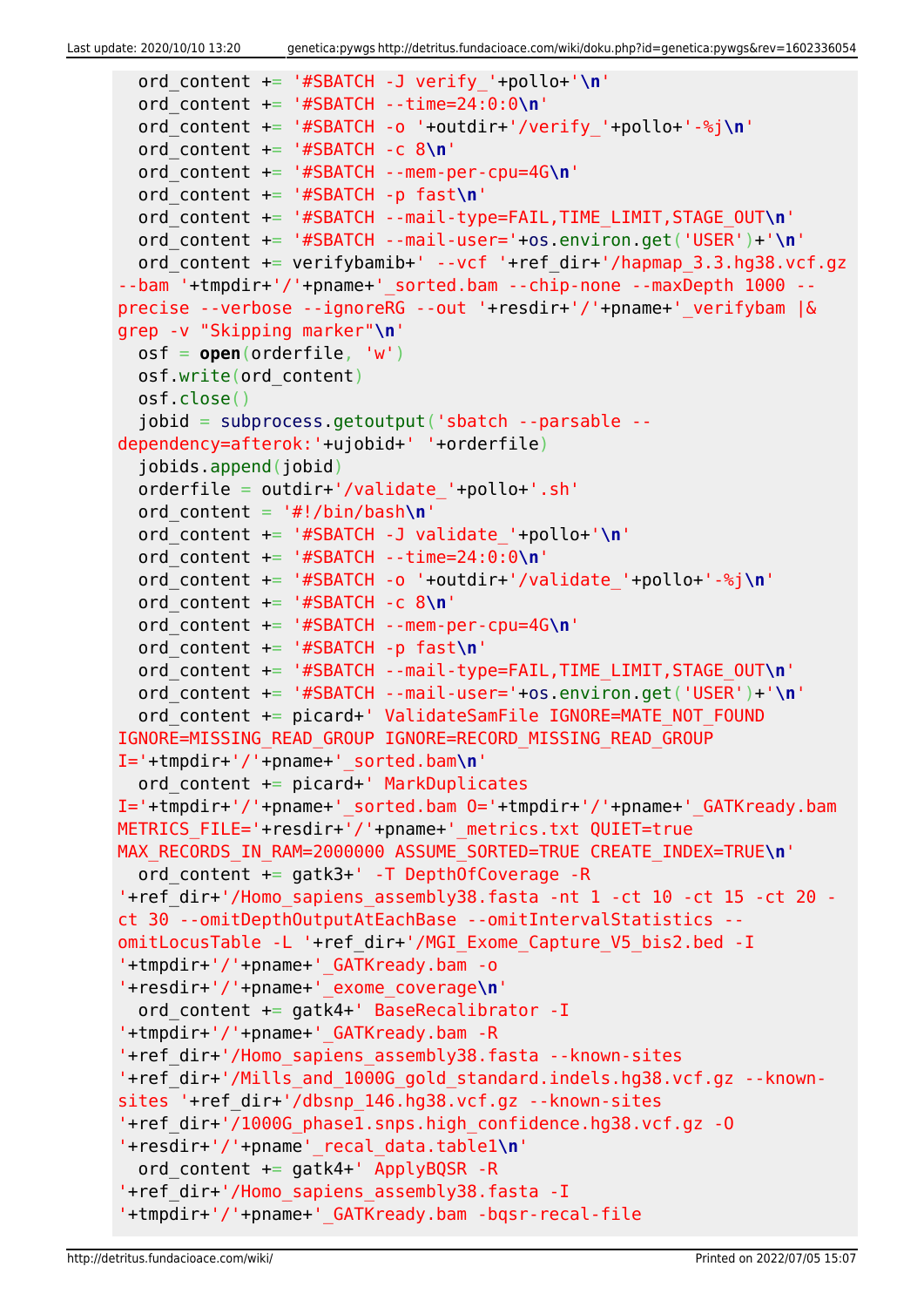```
'+resdir+'/'+pname+'_recal_data.table1 -O
'+resdir+'/'+pname+'_recal.bam\n'
   ord_content += gatk4+' AnalyzeCovariates -bqsr
'+resdir+'/'+pname+'_recal_data.table1 --plots
'+resdir+'/'+pname+'_AnalyzeCovariates.pdf\n'
  ord content += gatk4+' BaseRecalibrator -I
'+resdir+'/'+pname+'_recal.bam -R
'+ref_dir+'/Homo_sapiens_assembly38.fasta --known-sites
'+ref_dir+'/Mills_and_1000G_gold_standard.indels.hg38.vcf.gz --known-
sites '+ref_dir+'/dbsnp_146.hg38.vcf.gz --known-sites
'+ref_dir+'/1000G_phase1.snps.high_confidence.hg38.vcf.gz -O
'+resdir+'/'+pname+'_recal_data.table2\n'
  ord content += gatk4+' AnalyzeCovariates -before
'+resdir+'/'+pname+'_recal_data.table1 -after
'+resdir+'/'+pname+'_recal_data.table2 -plots
'+resdir+'/'+pname+'_before-after-plots.pdf\n'
   ord_content += gatk4+' HaplotypeCaller -R
'+ref_dir+'/Homo_sapiens_assembly38.fasta -I
'+resdir+'/'+pname+'_recal.bam -ERC GVCF --dbsnp
'+ref dir+'/dbsnp 146.hq38.vcf.gz -0'+resdir+'/'+pname+'_raw.snps.indels.g.vcf.gz\n'
   ord_content += gatk4_l+' VariantEval -R
'+ref_dir+'/Homo_sapiens_assembly38.fasta -L
'+ref_dir+'/MGI_Exome_Capture_V5_bis2.bed -D
'+ref dir+'/dbsnp 146.hq38.vcf.qz -0'+resdir+'/'+pname+'_eval.gatkreport --eval
'+resdir+'/'+pname+'_raw.snps.indels.g.vcf.gz\n'
   osf = open(orderfile, 'w')
   osf.write(ord_content)
   osf.close()
   jobid = subprocess.getoutput('sbatch --parsable --
dependency=afterok:'+ujobid+' '+orderfile)
   jobids.append(jobid)
orderfile = outdir+'/wqs end.sh'
ord_content = '#!/bin/bash\n'
ord_content += '#SBATCH -J wgs_end\n'
ord_content += '#SBATCH -o '+outdir+'/wgs_end-%j\n'
ord_content += '#SBATCH --mail-type=END\n'
ord_content += '#SBATCH --mail-user='+os.environ.get('USER')+'\n'
if(debug):
  ord content += 'rm -rf '+wdir+'/*/tmp\n'
else:
   ord_content += ':\n'
osf = open(orderfile, 'w')
osf.write(ord_content)
osf.close()
sjobs = ','.join(map(str,jobids))
os.system('sbatch --depend=afterok:'+sjobs+' '+orderfile)
```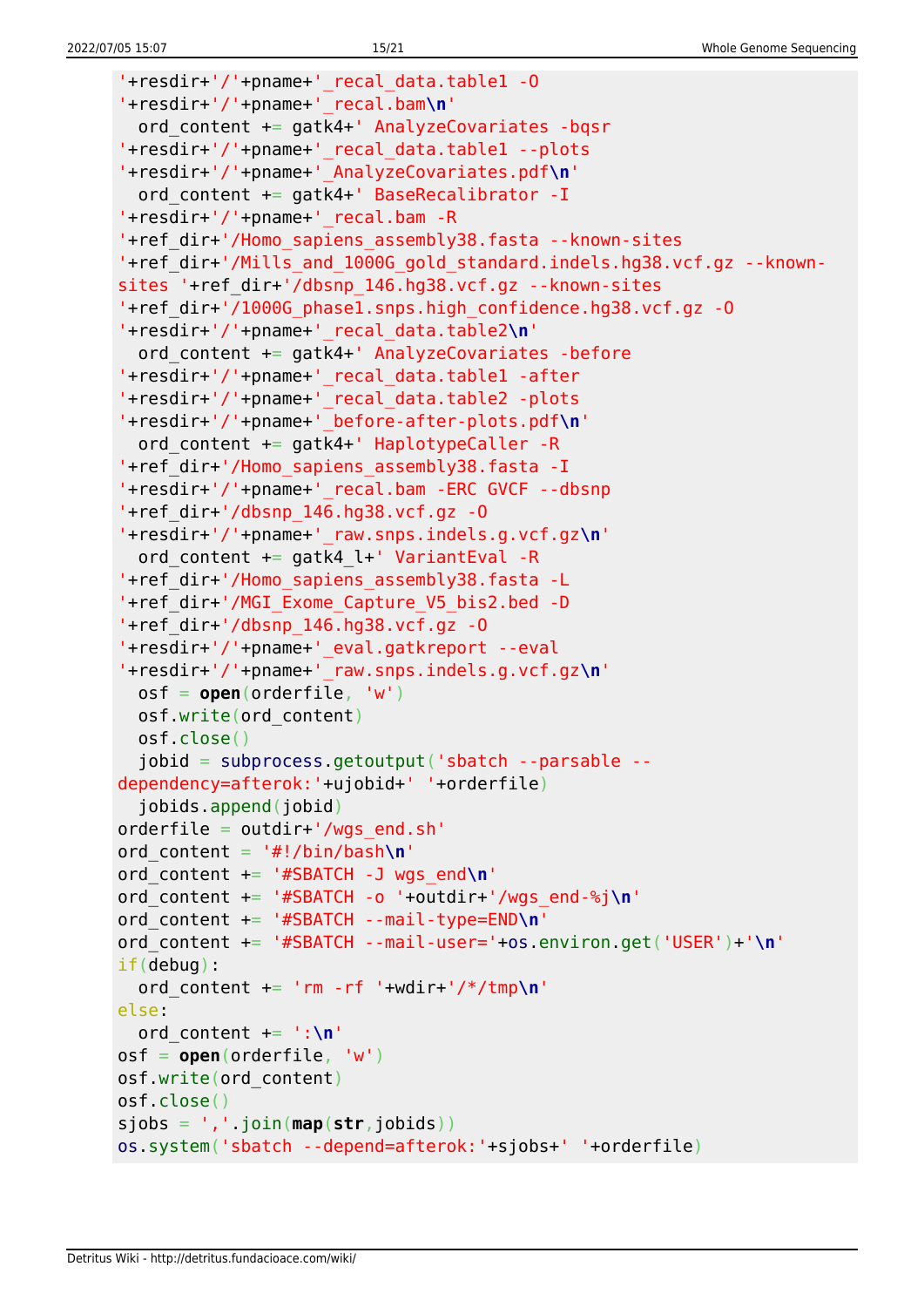

## **Ejecucion**

La forma correcta de ejecutar el script es,

\$ ./wgs.py -o /the\_dysk/BGI\_exome/F18FTSEUET0180/WGS -s /the\_dysk/BGI\_exome/F18FTSEUET0180/HUMehbE/

La opción -o indica al script donde guardar los resultados, en este caso en /the\_dysk/BGI\_exome/F18FTSEUET0180/WGS . Los datos se leeran desde /the\_dysk/BGI\_exome/F18FTSEUET0180/HUMehbE/,

La opcion -o no es obligatoria. En caso de no suministrar un directorio de salida, esta se escribira en el directorio actual desde donde se ejeuta el script.

Los resultados se escriben en el directorio de salida, haciendo un subdirectorio para cada sujeto analizado y siguiendo las mismas convenciones del input,

```
[osotolongo@brick03 WGS]$ ls /the_dysk/BGI_exome/F18FTSEUET0180/WGS
seq-1 seq-11 seq-13 seq-15 seq-17 seq-19 seq-20 seq-22
seq-24 seq-26 seq-28 seq-4 seq-6 seq-8 slurm
seq-10 seq-12 seq-14 seq-16 seq-18 seq-2 seq-21 seq-23
seq-25 seq-27 seq-3 seq-5 seq-7 seq-9
```
Dentro de cada sujeto se crea u n directorio results con los resultados del analisis,

```
[osotolongo@brick03 WGS]$ tree seq-1
seq-1
└── results
     - segl AnalyzeCovariates.pdf
       - seql before-after-plots.pdf
       - seql eval.gatkreport
      - seql exome coverage.sample statistics
       - seql exome coverage.sample summary
       - seql metrics.txt
       - seql raw.snps.indels.g.vcf.gz
       - seql raw.snps.indels.g.vcf.gz.tbi
       - seql_recal.bai
        ├── seq1_recal.bam
       - seql recal data.table1
       seql_recal_data.table2
       seq1 verifybam.depthSM
```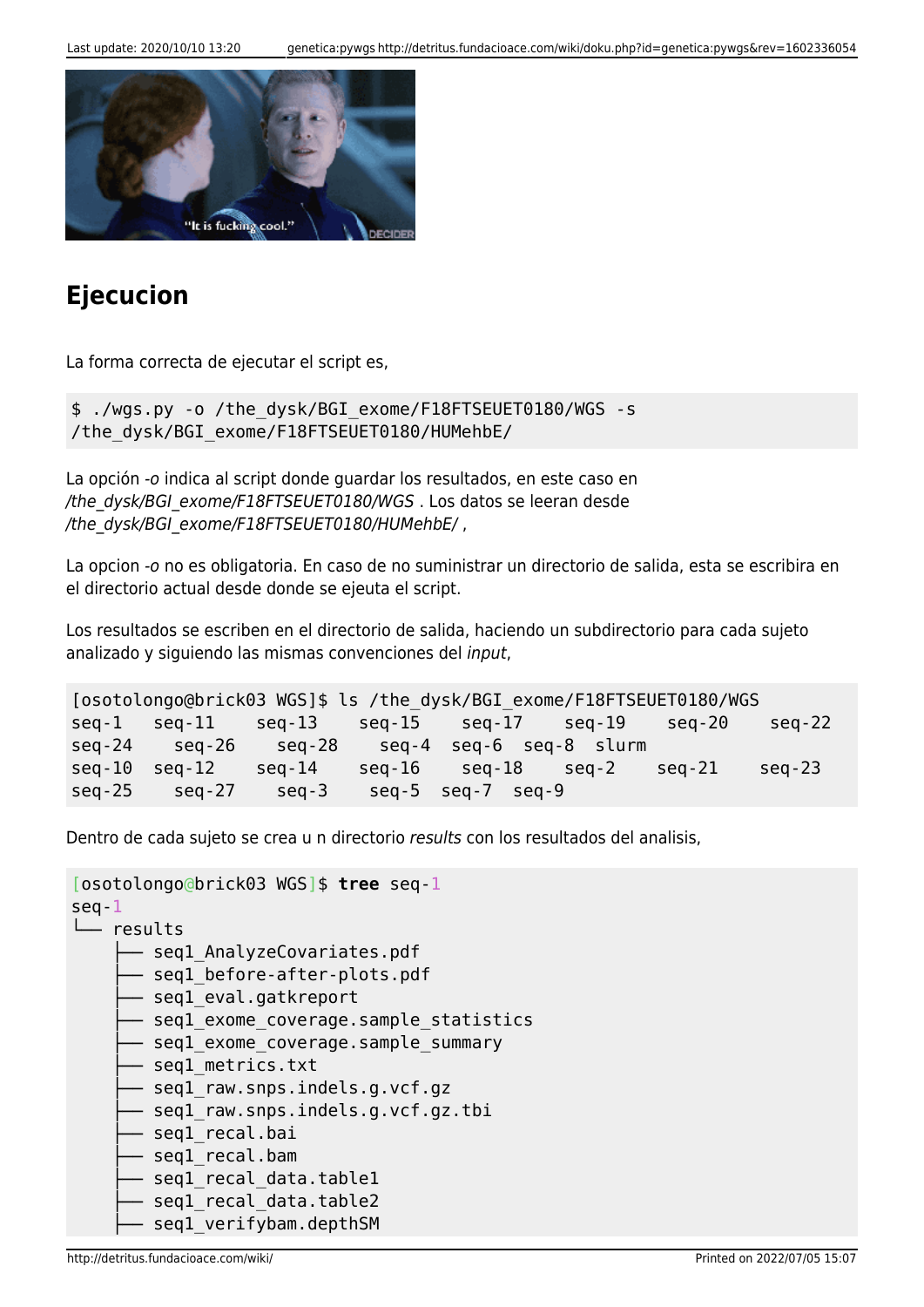```
- seql verifybam.log
seq1 verifybam.selfSM
```
1 directory, 15 files

**trick**

Esta estructura permitiria ejecutar,

```
$ ./wgs.pl -o /the_dysk/BGI_exome/F18FTSEUET0180/HUMehbE -s
/the_dysk/BGI_exome/F18FTSEUET0180/HUMehbE
```
y **en caso de no tener problemas con los permisos**, los resultados quedarian en un directorio dentro del mismo sujeto de proyecto. No se ha hecho asi por defecto previendo precisamente los problemas de permisos.

## **Troubleshooting**

Pueden ocurrir multitud de problemas en la ejecucion del script. Afortunadamente un fallo en uno de las tareas afecta solamente al sujeto individual sobre el que se realiza la tarea. El resto de sujetos se procesara correctamente.

Al ocurrir un fallo en algun script, el sistema enviara un email informando del fallo y el jobid asociado. Toda la informacion ira en el subject del email.

### **ejemplo 1**

Aqui se informa que la tarea con jobid = 154540 ha fallado. Tambien sabemos que esta relacionada con el sujeto seq-27.

```
SLURM Job_id=154540 Name=sam_seq-27 Failed, Run time 00:28:28, FAILED,
ExitCode 1
```
Ahora, dentro del directorio de output se crea un directorio llamado slurm donde se guardan todos los logs de ejecucion de las tareas. Hemos de buscar este fallo en particular por el jobid,

```
[osotolongo@brick03 WGS]$ ls slurm/ | grep 154540
bwa_seq-27-154540
```
una vez localizado el log correcto podeos buscar el error manualmente,

[osotolongo@brick03 WGS]\$ less slurm/bwa\_seq-27-154540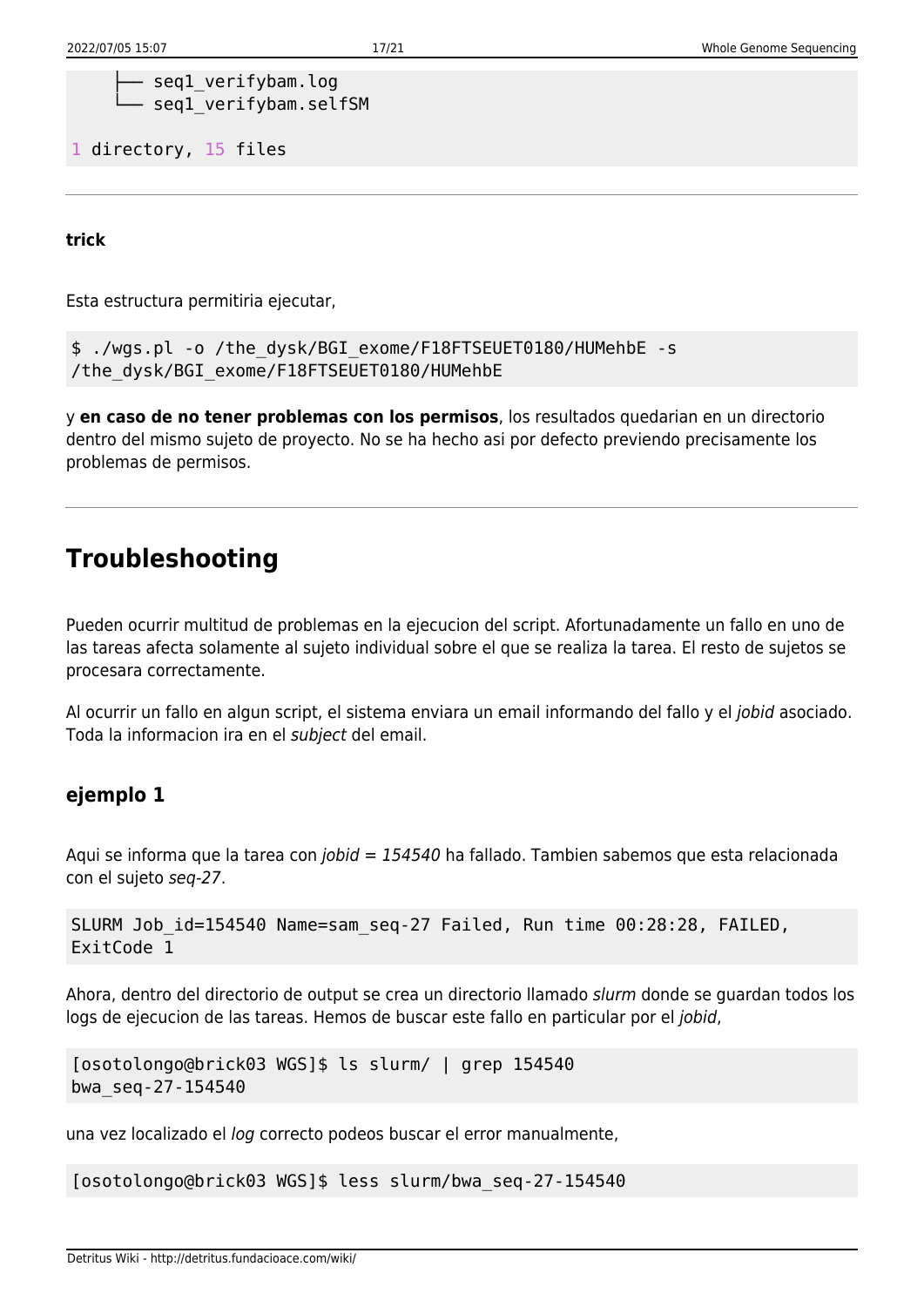o simplemente hacer algun grep,

[osotolongo@brick03 WGS]\$ grep -i error slurm/bwa\_seq-27-154540 [gzread] Input/output error

Como informacion adicional, en el directorio slurm tambien se guardan los scripts a ejecutar para cada parte del proceso,

```
[osotolongo@brick03 WGS]$ ls slurm/ | grep seq-27 | grep sh
bwa_seq-27_0.sh
bwa_seq-27_1.sh
bwa_seq-27_2.sh
bwa_seq-27_3.sh
merge_seq-27.sh
validate_seq-27.sh
verify_seq-27.sh
```
El nombre del log nos dice que ha fallado alguno de los bwa. En caso de querer depurar mas lo que ha pasado podemos leer el log y encontrar cual de los comandos ha fallado exactamente.

### **ejemplo 2**

Algo menos basico, recibimos un email con subject,

```
SLURM Job id=154595 Name=validate seq-8 Failed, Run time 01:01:18, FAILED,
ExitCode 2
```
y buscamos el log correspondiente,

```
[osotolongo@brick03 WGS]$ ls slurm/ | grep 154595
validate_seq-8-154595
```
Aqui si hacemos,

[osotolongo@brick03 WGS]\$ grep -i error slurm/validate\_seq-8-154595

obtenemos un monton de informacion ya que el error ocurrio a un nivel y todos los niveles posteriores arrojan errores. Asi que no hay mas remediio que leerse el log con calma, y vemos que mientras se hace **MarkDuplicates** tenemos un error de Java,

```
Exception in thread "main" picard.PicardException: Exception writing
ReadEnds to file.
         at
picard.sam.markduplicates.util.ReadEndsForMarkDuplicatesCodec.decode(ReadEnd
sForMarkDuplicatesCodec.java:110)
         at
picard.sam.markduplicates.util.ReadEndsForMarkDuplicatesCodec.decode(ReadEnd
sForMarkDuplicatesCodec.java:32)
         at
```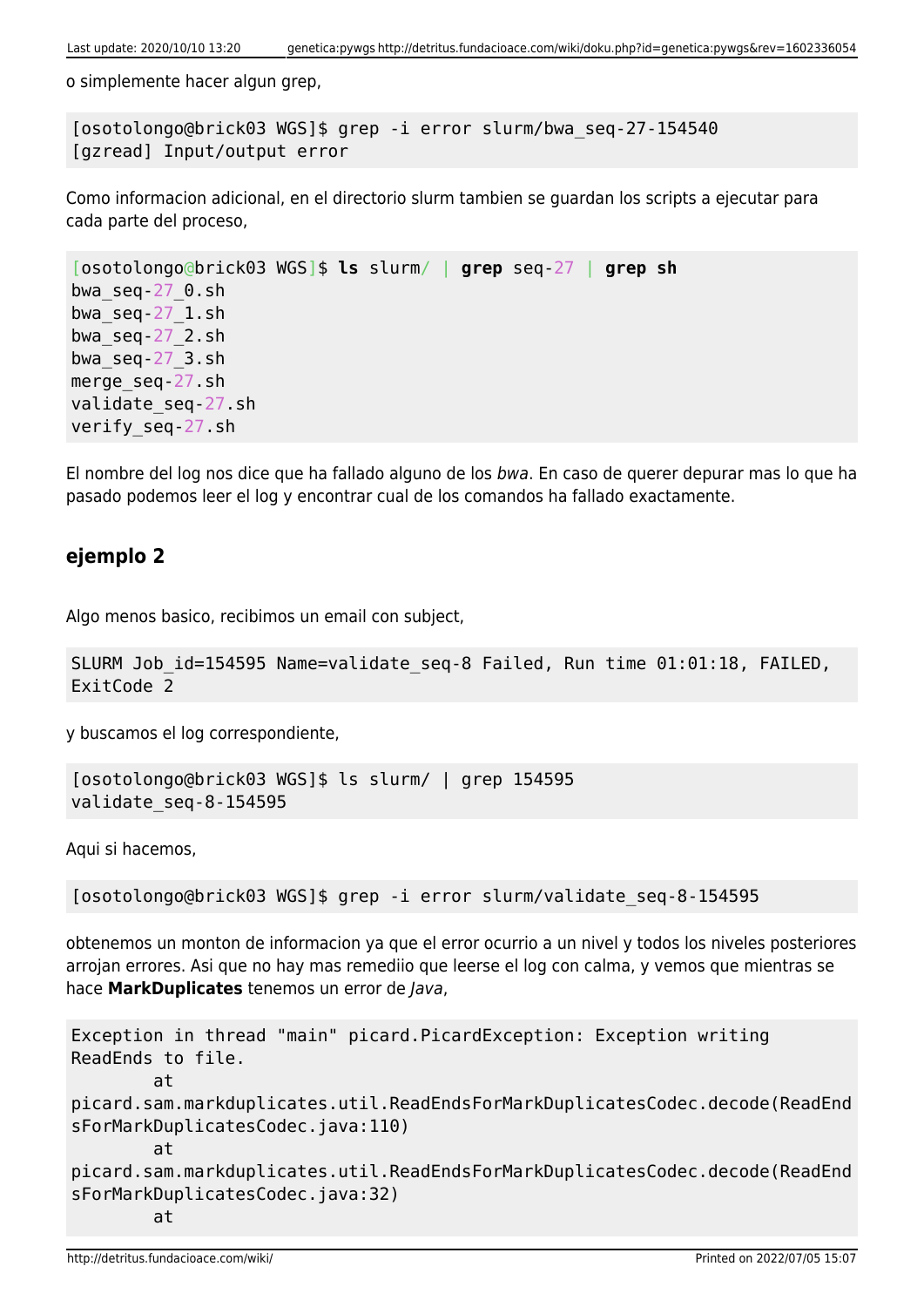htsjdk.samtools.util.SortingCollection\$FileRecordIterator.advance(SortingCol lection.java:630) at htsjdk.samtools.util.SortingCollection\$FileRecordIterator.next(SortingCollec tion.java:620) at htsjdk.samtools.util.PeekIterator.peek(PeekIterator.java:69) at htsjdk.samtools.util.SortingCollection\$PeekFileRecordIteratorComparator.comp are(SortingCollection.java:655) at htsjdk.samtools.util.SortingCollection\$PeekFileRecordIteratorComparator.comp are(SortingCollection.java:652) at java.util.TreeMap.compare(TreeMap.java:1295) at java.util.TreeMap.put(TreeMap.java:538) at java.util.TreeSet.add(TreeSet.java:255) at htsjdk.samtools.util.SortingCollection\$MergingIterator.next(SortingCollectio n.java:566) at picard.sam.markduplicates.MarkDuplicates.generateDuplicateIndexes(MarkDuplic ates.java:729) at picard.sam.markduplicates.MarkDuplicates.doWork(MarkDuplicates.java:259) at picard.cmdline.CommandLineProgram.instanceMain(CommandLineProgram.java:305) at picard.cmdline.PicardCommandLine.instanceMain(PicardCommandLine.java:103) at picard.cmdline.PicardCommandLine.main(PicardCommandLine.java:113) Caused by: java.io.IOException: failed to read chunk at org.xerial.snappy.SnappyInputStream.hasNextChunk(SnappyInputStream.java:433) at org.xerial.snappy.SnappyInputStream.read(SnappyInputStream.java:167) at java.io.DataInputStream.readFully(DataInputStream.java:195) at java.io.DataInputStream.readLong(DataInputStream.java:416) at picard.sam.markduplicates.util.ReadEndsForMarkDuplicatesCodec.decode(ReadEnd sForMarkDuplicatesCodec.java:92) ... 15 more

Este error desencadena todos los demas errores.

Dado que sabemos que este log corresponde al script validate seg-8.sh podemos encontrar rapidamente el comando culpable del error,

```
[osotolongo@brick03 WGS]$ grep MarkDuplicates slurm/validate_seq-8.sh
java -Djava.io.tmpdir=/nas/osotolongo/tmp/ -Xmx8g -jar
/nas/usr/local/bin/picard.jar MarkDuplicates
I=/the_dysk/BGI_exome/F18FTSEUET0180/WGS/seq-8/tmp/seq8_sorted.bam
O=/the_dysk/BGI_exome/F18FTSEUET0180/WGS/seq-8/tmp/seq8_GATKready.bam
METRICS FILE=/the dysk/BGI exome/F18FTSEUET0180/WGS/seq-8/tmp/seq8 metrics.t
```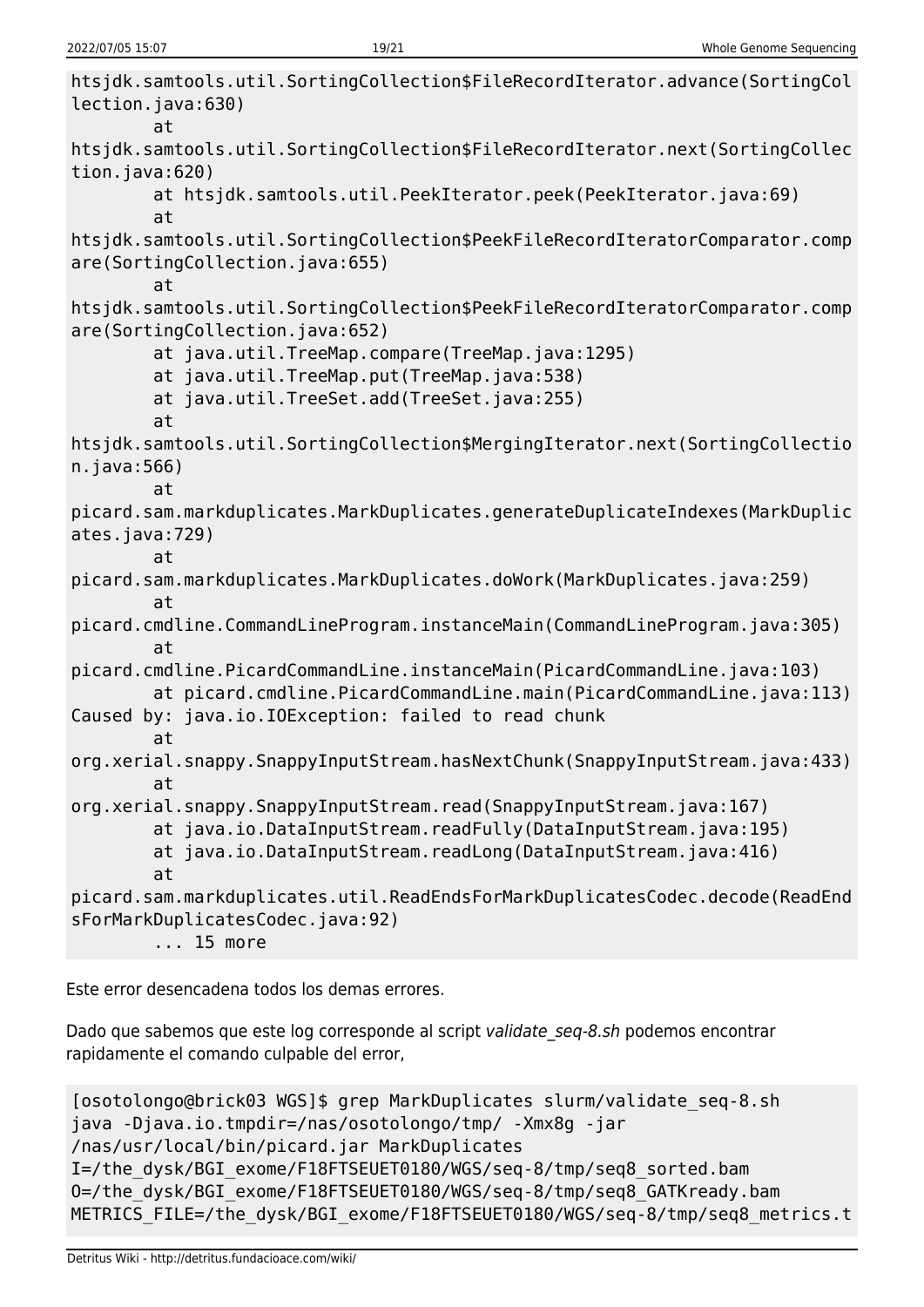xt QUIET=true MAX\_RECORDS\_IN\_RAM=2000000 ASSUME\_SORTED=TRUE CREATE\_INDEX=TRUE

e intentar reparar lo que este mal.

### **Opciones extra**

#### **lista de inclusion**

Digamos que de un pool de sujetos han fallado 2 o 3. No queremos tener que ejecutar el analisis para todos los sujetos, solo para los que han fallado. No queremos mover los sujetos que han fallado a un nuevo directorio pues atenta contra la organizacion del trabajo y el uso correcto del tiempo.

Para esto existe la opcion -cut que indica al script que se analice exclusivamente los sujetos contenidos en un archivo de input.

La forma correcta de utilizarlo es la siguiente. Ejemplo, si solo queremos que se ejecute el analisis en los sujetos seq-8 y seq-27, hacemos el siguiente archivo,

```
[osotolongo@brick03 WGS]$ cat /nas/osotolongo/wgs/only.txt
seq-8
seq-27
```
y tras esto ejecutamos algo como,

```
$ ./wgs.py -cut /nas/osotolongo/wgs/only.txt -o
/the_dysk/BGI_exome/F18FTSEUET0180/WGS -s
/the_dysk/BGI_exome/F18FTSEUET0180/HUMehbE
```
que hara todo el procedimiento pero solo para estos sujetos.

### **debug**

Para ayudar en la localizacion de errores existe la opcion -g, para indicar que no se borren los archivos temporales. El comando,

```
$ ./wgs.py -g -o /the_dysk/BGI_exome/F18FTSEUET0180/WGS -s
/the_dysk/BGI_exome/F18FTSEUET0180/HUMehbE
```
deja un subdirectorio tmp por cada sujeto con sus archivos temporales correspondientes. Ejemplo para seq-5, estos archivos estarian en /the\_dysk/BGI\_exome/F18FTSEUET0180/WGS/seq-5/tmp/.